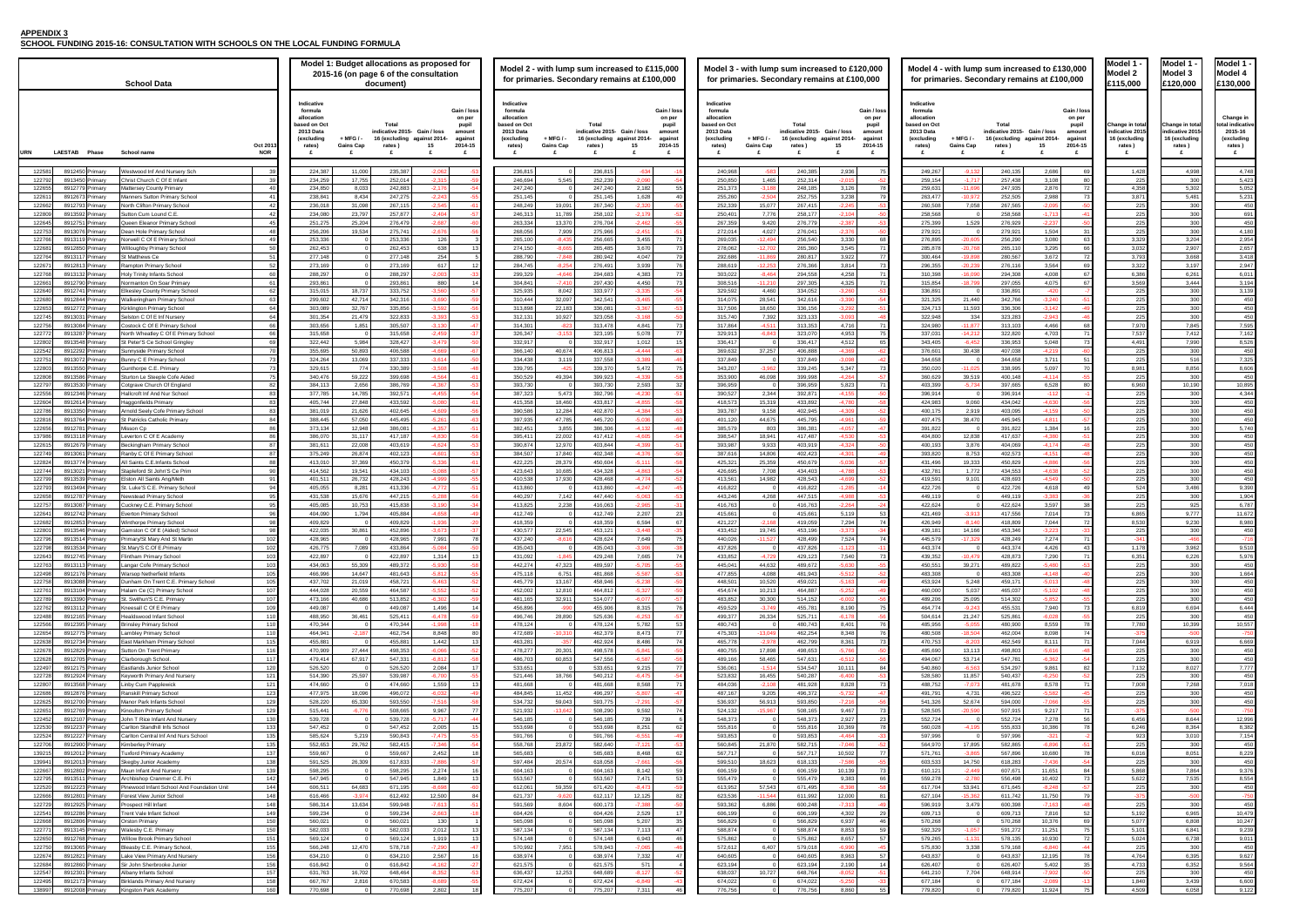## **APPENDIX 3**

**SCHOOL FUNDING 2015-16: CONSULTATION WITH SCHOOLS ON THE LOCAL FUNDING FORMULA**

| Model 1<br>odel                                               |
|---------------------------------------------------------------|
| 20,000<br>1                                                   |
|                                                               |
|                                                               |
| Change in total<br>indicative 2015<br>16 (excluding<br>rates) |
| £                                                             |
| 300<br>5,81<br>ŝ                                              |
| X<br>١<br>5.<br>81<br>6                                       |
| I<br>5,380                                                    |
| 5,2<br>24<br>l<br>1<br>6                                      |
| 045<br>5<br>5,035                                             |
| ţ<br>064<br>5<br>300<br>ί                                     |
| į<br>16<br>J<br>$^{14}$<br>4<br>ī                             |
| 300<br>4<br>625<br>١                                          |
| 300                                                           |
| $\mathfrak{z}$<br>4<br>4<br>47                                |
| 4,512<br>499<br>1                                             |
| 1,460                                                         |
| 4<br>31<br>1<br>I<br>ι                                        |
| 17<br>3<br>4,<br>18:<br>₹                                     |
| 1<br>1<br>990<br>3                                            |
| 300                                                           |
| 300<br>١<br>3,<br>78.<br>3                                    |
| 30<br>)<br>i<br>300                                           |
| 3<br>67<br>ı<br>ŧ<br>$\overline{\phantom{a}}$<br>ξ<br>57      |
| í<br>300<br>1                                                 |
| 507<br>3<br>$_{3,5}$<br>30                                    |
| 3Ś<br>98<br>ł<br>30<br>)<br>J                                 |
| 3,<br>(<br>X<br>J<br>$\overline{2}$<br>92<br>$\overline{1}$   |
| ١<br>I<br>$\overline{1}$<br>ŕ<br>1                            |
| 7<br>2<br>i<br>i<br>ï<br>J                                    |
| ï<br>2<br>6<br>48<br>,                                        |
| 26<br>ï<br>i<br>š<br>)<br>١                                   |
| X<br>O<br>J                                                   |
| $\overline{2}$<br>50<br>X<br>١<br>1<br>1<br>١<br>ś            |
| ŧ<br>1<br>١<br>ī<br>1<br>76                                   |
| c<br>I<br>J<br>ĵ<br>O<br>١<br>ì                               |
| 1<br>ŝ<br>Ś<br>١<br>j<br>١                                    |
| 2<br>31<br>):<br>١<br>ï<br>1                                  |
| I<br>$\mathbf{r}$<br>37                                       |
| 2<br>Ï<br>š<br>):<br>١<br>1<br>958                            |
| 1<br>826                                                      |
| 30<br>)2<br>í<br>2<br>10<br>X<br>١                            |
| 48<br>1<br>8<br>ź<br>1<br>6<br>1<br>j                         |
| 5<br>1<br>1<br>ï<br>1<br>6!<br>96                             |
| f<br>56<br>1<br>١                                             |
| 30<br>)(<br>1<br>1<br>ׇ֚֕֕                                    |
| 106<br>1<br>j<br>ı<br>Ī.                                      |
| ś<br>ļ<br>1<br>₹<br>ī<br>1<br>Ϊ<br>5<br>i<br>ī                |
| 1                                                             |
| 1<br>47                                                       |

|                     | <b>Model 1</b>                                                        |
|---------------------|-----------------------------------------------------------------------|
|                     | Model 4<br>130,000:                                                   |
|                     |                                                                       |
| al<br>15<br>g       | Change in<br>total indicative<br>2015-16<br>(excluding<br>rates)<br>£ |
| 0                   | 450                                                                   |
| 3<br>0              | 8,758<br>450                                                          |
| 6<br>o              | 8,758<br>50                                                           |
| 0<br>4              | 8,108<br>7,875                                                        |
| 6<br>5              | ,801<br>7,605                                                         |
| 5<br>4              | ,584<br>7<br>7,633                                                    |
| 0<br>6              | 450<br>7,265                                                          |
| 4<br>0              | 7,156                                                                 |
| 5                   | 450<br>6,979                                                          |
| 0<br>0              | 450<br>450                                                            |
| 7                   | 6,712<br>5,511                                                        |
| 9<br>0              | 6,790<br>6,730                                                        |
| 5<br>1              | 6,649<br>6,507                                                        |
| q<br>$\overline{c}$ | 2,922                                                                 |
| 3<br>9              | 6,316<br>6,278                                                        |
| 0                   | 6,025                                                                 |
| 0<br>0              | 450<br>450                                                            |
| 3<br>9              | 5,717<br>5,754                                                        |
| 0<br>$\overline{1}$ | 450<br>5,559                                                          |
| 1<br>0              | 5,401<br>450                                                          |
| 1<br>$\overline{1}$ | 2,221<br>5,302                                                        |
| 0<br>8              | 5,339<br>5,141                                                        |
| 0<br>3              | 450                                                                   |
| 2                   | 4,669<br>4,232                                                        |
| 8                   | 4.<br>271                                                             |
| 1<br>1              | 4,127<br>2,790                                                        |
| $\overline{1}$<br>8 | 4,135<br>4,010                                                        |
| 6<br>0              | 4,<br>115<br>450                                                      |
| 0<br>0              | 450<br>٦<br>3,795                                                     |
| 5<br>6              | 3,71<br>z<br>3,820                                                    |
| 6                   | 3,763                                                                 |
| 0<br>0              | 3,720<br>450                                                          |
| 9<br>o              | 69<br>'50<br>7                                                        |
| 3<br>0              | 499<br>3,<br>224                                                      |
| 0<br>7              | -75<br>50<br>190<br>3,                                                |
| 9<br>8              | 103<br>3,<br>2,983                                                    |
| O<br>6              | 2,787                                                                 |
| $\overline{c}$<br>8 | 1,258<br>3,145                                                        |
| 8<br>1              | 2,819                                                                 |
| 1                   | 2,690<br>2,676                                                        |
| 6<br>7              | 59.<br>2<br>,550                                                      |
| 0<br>1              | 450<br>2,493                                                          |
| 6<br>O              | 156<br>1,<br>ı                                                        |
| 3<br>1              | 2,37<br>7<br>2,676                                                    |
| 3<br>0              | 498<br>ï<br>50<br>7                                                   |
| 5<br>4              | 259<br>2<br>2,<br>182                                                 |

|                              | 130,000<br>100,000                                                  | Model 1 -<br>Model 2<br>£115,000                                    | Model 1 -<br>Model 3<br>£120,000                                   |                 | Model 1 -<br>Model 4<br>£130,000                                      |  |  |  |  |  |
|------------------------------|---------------------------------------------------------------------|---------------------------------------------------------------------|--------------------------------------------------------------------|-----------------|-----------------------------------------------------------------------|--|--|--|--|--|
| 4-                           | Gain / loss<br>on per<br>pupil<br>amount<br>against<br>2014-15<br>£ | Change in total<br>indicative 2015-<br>16 (excluding<br>rates)<br>£ | Change in total<br>indicative 2015<br>16 (excluding<br>rates)<br>£ |                 | Change in<br>total indicative<br>2015-16<br>(excluding<br>rates)<br>£ |  |  |  |  |  |
| 8                            | $-62$                                                               | 225                                                                 |                                                                    | 300             | 450                                                                   |  |  |  |  |  |
| 0<br>4                       | 69<br>56                                                            | 4,328<br>225                                                        |                                                                    | 5,813<br>300    | 8,758<br>450                                                          |  |  |  |  |  |
| 8                            | 72                                                                  | 4,325                                                               |                                                                    | 5,816           | 8,758                                                                 |  |  |  |  |  |
| 0                            | 78                                                                  | $-375$                                                              |                                                                    | $-500$          | $-750$                                                                |  |  |  |  |  |
| 7<br>3                       | 63<br>16                                                            | 4,002<br>3,884                                                      |                                                                    | 5,380<br>5,224  | 8,108<br>7,875                                                        |  |  |  |  |  |
| 5                            | 60                                                                  | 3,847                                                               |                                                                    | 5,176           | 7,801                                                                 |  |  |  |  |  |
| 3                            | 60                                                                  | 3,748                                                               |                                                                    | 5,045           | 7,605                                                                 |  |  |  |  |  |
| 4                            | 43                                                                  | 3,742                                                               |                                                                    | 5,035           | 7,584                                                                 |  |  |  |  |  |
| 8<br>o                       | 61<br>$-53$                                                         | 3,761<br>225                                                        |                                                                    | 5,064<br>300    | 7,633<br>450                                                          |  |  |  |  |  |
| 2                            | 55                                                                  | 3,579                                                               |                                                                    | 4,816           | 7,265                                                                 |  |  |  |  |  |
| 7                            | -1                                                                  | 3,524                                                               |                                                                    | 4,744           | 7,156                                                                 |  |  |  |  |  |
| 8<br>9                       | $-74$<br>51                                                         | 225<br>3,433                                                        |                                                                    | 300<br>4,625    | 450<br>6,979                                                          |  |  |  |  |  |
| 8                            | 50                                                                  | 225                                                                 |                                                                    | 300             | 450                                                                   |  |  |  |  |  |
| 8                            | 48                                                                  | 225                                                                 |                                                                    | 300             | 450                                                                   |  |  |  |  |  |
| 8<br>8                       | 50<br>84                                                            | 3,301<br>3,347                                                      |                                                                    | 4,447<br>4,512  | 6,712<br>5,511                                                        |  |  |  |  |  |
| 8                            | 56                                                                  | 3,338                                                               |                                                                    | 4,499           | 6,790                                                                 |  |  |  |  |  |
| 3                            | 54                                                                  | 3,311                                                               |                                                                    | 4,460           | 6,730                                                                 |  |  |  |  |  |
| 9                            | 52                                                                  | 3,269                                                               |                                                                    | 4,405           | 6,649                                                                 |  |  |  |  |  |
| 9<br>2                       | 50<br>74                                                            | 3,197<br>$-375$                                                     |                                                                    | 4,311<br>$-500$ | 6,507<br>$-750$                                                       |  |  |  |  |  |
| 2                            | 75                                                                  | 3,128                                                               |                                                                    | 3,172           | 2,922                                                                 |  |  |  |  |  |
| 9                            | 47                                                                  | 3,102                                                               |                                                                    | 4,183           | 6,316                                                                 |  |  |  |  |  |
| 1<br>2                       | 50<br>59                                                            | 3,081<br>2,954                                                      |                                                                    | 4,159<br>3,990  | 6,278<br>6,025                                                        |  |  |  |  |  |
| 1                            | $-51$                                                               | 225                                                                 |                                                                    | 300             | 450                                                                   |  |  |  |  |  |
| 6                            | 54                                                                  | 225                                                                 |                                                                    | 300             | 450                                                                   |  |  |  |  |  |
| 9<br>1                       | 45<br>46                                                            | 2,800<br>2,818                                                      |                                                                    | 3,783<br>3,809  | 5,717<br>5,754                                                        |  |  |  |  |  |
| 6                            | -57                                                                 | 225                                                                 |                                                                    | 300             | 450                                                                   |  |  |  |  |  |
| 7                            | 43                                                                  | 2,722                                                               |                                                                    | 3,677           | 5,559                                                                 |  |  |  |  |  |
| 0                            | 41                                                                  | 2,643                                                               |                                                                    | 3,571           | 5,401<br>450                                                          |  |  |  |  |  |
| 4                            | 51<br>75                                                            | 225<br>2,596                                                        |                                                                    | 300<br>2,471    | 2,221                                                                 |  |  |  |  |  |
| 0                            | 42                                                                  | 2,592                                                               |                                                                    | 3,507           | 5,302                                                                 |  |  |  |  |  |
| 9                            | $-11$                                                               | 2,609                                                               |                                                                    | 3,530           | 5,339                                                                 |  |  |  |  |  |
| 4<br>8                       | 40<br>64                                                            | 2,512<br>225                                                        |                                                                    | 3,398<br>300    | 5,141<br>450                                                          |  |  |  |  |  |
| 2                            | 24                                                                  | 2,286                                                               |                                                                    | 3,093           | 4,669                                                                 |  |  |  |  |  |
| 5                            | 35                                                                  | 2,055                                                               |                                                                    | 2,792           | 4,232                                                                 |  |  |  |  |  |
| 8<br>7                       | 34<br>36                                                            | 2,042<br>2,074                                                      |                                                                    | 2,773<br>2,818  | 4,205<br>4,271                                                        |  |  |  |  |  |
| 8                            | 34                                                                  | 2,002                                                               |                                                                    | 2,721           | 4,127                                                                 |  |  |  |  |  |
| 6                            | 80                                                                  | 2,031                                                               |                                                                    | 2,761           | 2,790                                                                 |  |  |  |  |  |
| 0                            | 12<br>35                                                            | 2,004<br>1,951                                                      |                                                                    | 2,727<br>2,648  | 4,135<br>4,010                                                        |  |  |  |  |  |
| 2<br>4                       | 39                                                                  | 2,013                                                               |                                                                    | 2,726           | 4,115                                                                 |  |  |  |  |  |
| 6                            | 52                                                                  | 225                                                                 |                                                                    | 300             | 450                                                                   |  |  |  |  |  |
| 9                            | $-58$<br>24                                                         | 225                                                                 |                                                                    | 300             | 450                                                                   |  |  |  |  |  |
| 0<br>8                       | 32                                                                  | 1,834<br>1,794                                                      |                                                                    | 2,500<br>2,445  | 3,795<br>3,712                                                        |  |  |  |  |  |
| 8                            | 35                                                                  | 1,846                                                               |                                                                    | 2,516           | 3,820                                                                 |  |  |  |  |  |
| 1                            | 33                                                                  | 1,820                                                               |                                                                    | 2,476           | 3,763                                                                 |  |  |  |  |  |
| 6<br>7                       | 35<br>53                                                            | 1,796<br>225                                                        |                                                                    | 2,450<br>300    | 3,720<br>450                                                          |  |  |  |  |  |
| 0                            | 75                                                                  | 444                                                                 |                                                                    | 319             | 69                                                                    |  |  |  |  |  |
| 8                            | 74                                                                  | $-375$                                                              |                                                                    | -500            | -750                                                                  |  |  |  |  |  |
| 4<br>5                       | 8<br>30                                                             | 1,684<br>1,548                                                      |                                                                    | 2,303<br>2,120  | 3,499<br>3,224                                                        |  |  |  |  |  |
| 3                            | 74                                                                  | $-375$                                                              |                                                                    | $-500$          | $-750$                                                                |  |  |  |  |  |
| 2                            | 32                                                                  | 1,529                                                               |                                                                    | 2,097           | 3,190                                                                 |  |  |  |  |  |
| 9<br>2                       | 29<br>29                                                            | 1,486<br>1,427                                                      |                                                                    | 2,039<br>1,958  | 3,103<br>2,983                                                        |  |  |  |  |  |
| 6                            | 85                                                                  | $-375$                                                              |                                                                    | $-500$          | $-750$                                                                |  |  |  |  |  |
| 1                            | 70                                                                  | 1,330                                                               |                                                                    | 1,826           | 2,787                                                                 |  |  |  |  |  |
| $\overline{\mathbf{c}}$<br>3 | 26                                                                  | $-193$<br>1,563                                                     |                                                                    | 302             | 1,258                                                                 |  |  |  |  |  |
| 2                            | $-24$<br>27                                                         | 1,345                                                               |                                                                    | 2,108<br>1,848  | 3,145<br>2,819                                                        |  |  |  |  |  |
| 4                            | 45                                                                  | 1,280                                                               |                                                                    | 1,761           | 2,690                                                                 |  |  |  |  |  |
| 5                            | 54                                                                  | 1,274                                                               |                                                                    | 1,751           | 2,676                                                                 |  |  |  |  |  |
| 8<br>4                       | 27<br>55                                                            | 1,231<br>1,210                                                      |                                                                    | 1,696<br>1,667  | 2,593<br>2,550                                                        |  |  |  |  |  |
| 0                            | 64                                                                  | 225                                                                 |                                                                    | 300             | 450                                                                   |  |  |  |  |  |
| 4                            | 27                                                                  | 1,180                                                               |                                                                    | 1,631           | 2,493                                                                 |  |  |  |  |  |
| 9<br>3                       | 75<br>75                                                            | 1,141<br>$-375$                                                     |                                                                    | 1,406<br>$-500$ | 1,156<br>$-750$                                                       |  |  |  |  |  |
| 1                            | 24                                                                  | 1,123                                                               |                                                                    | 1,553           | 2,377                                                                 |  |  |  |  |  |
| 7                            | 33                                                                  | 1,276                                                               |                                                                    | 1,761           | 2,676                                                                 |  |  |  |  |  |
| 1<br>4                       | 27<br>74                                                            | 1,183<br>$-375$                                                     |                                                                    | 1,633<br>$-500$ | 2,498<br>$-750$                                                       |  |  |  |  |  |
| 6                            | 24                                                                  | 1,064                                                               |                                                                    | 1,475           | 2,259                                                                 |  |  |  |  |  |
| É                            | 74                                                                  | 1.024                                                               |                                                                    | $\Delta$        | 2.182                                                                 |  |  |  |  |  |

| <b>School Data</b>                                                                                                                              | Model 1: Budget allocations as proposed for<br>2015-16 (on page 6 of the consultation<br>document)                                                                                                                                                                                | Model 2 - with lump sum increased to £115,000<br>for primaries. Secondary remains at £100,000                                                                                                                                                                                   | Model 3 - with lump sum increased to £120,000<br>for primaries. Secondary remains at £100,000                                                                                                                                                                                           | Model 4 - with lump sum increased to £130,000<br>for primaries. Secondary remains at £100,000                                                                                                                                                                                   | Model 1<br>Model 2<br>£115,000                             | Model 1<br>Model 3<br>£120,000                             | Model 1<br>Model 4<br>£130,000                                 |
|-------------------------------------------------------------------------------------------------------------------------------------------------|-----------------------------------------------------------------------------------------------------------------------------------------------------------------------------------------------------------------------------------------------------------------------------------|---------------------------------------------------------------------------------------------------------------------------------------------------------------------------------------------------------------------------------------------------------------------------------|-----------------------------------------------------------------------------------------------------------------------------------------------------------------------------------------------------------------------------------------------------------------------------------------|---------------------------------------------------------------------------------------------------------------------------------------------------------------------------------------------------------------------------------------------------------------------------------|------------------------------------------------------------|------------------------------------------------------------|----------------------------------------------------------------|
| Oct 201                                                                                                                                         | Indicative<br>formula<br>Gain / los<br>allocation<br>on per<br>oased on Oct<br>Total<br>pupil<br>2013 Data<br>indicative 2015- Gain / loss<br>amoun<br>(excluding<br>+ MFG / -<br>16 (excluding against 2014-<br>against<br><b>Gains Cap</b><br>2014-15<br>15<br>rates)<br>rates) | Indicative<br>Gain / los<br>formula<br>allocatior<br>on per<br>oased on Oct<br>Total<br>pupil<br>2013 Data<br>indicative 2015 Gain / loss<br>amoun<br>(excluding<br>+ MFG / -<br>16 (excluding against 2014<br>against<br>2014-15<br><b>Gains Cap</b><br>15<br>rates)<br>rates) | Indicative<br>Gain / los<br>formula<br>allocation<br>on per<br>ased on Oct<br>Total<br>pupil<br>2013 Data<br>indicative 2015 Gain / loss<br>amount<br>(excluding<br>$+$ MFG $/$ -<br>16 (excluding<br>against 2014-<br>against<br>2014-15<br><b>Gains Cap</b><br>15<br>rates)<br>rates) | Indicative<br>Gain / los<br>formula<br>allocatior<br>on per<br>ased on Oct<br>Tota<br>pupil<br>2013 Data<br>indicative 2015 Gain / loss<br>amount<br>(excluding<br>+ MFG / -<br>16 (excluding against 2014-<br>against<br><b>Gains Cap</b><br>2014-15<br>15<br>rates)<br>rates) | Change in tota<br>ndicative 201<br>∣6 (excluding<br>rates) | Change in tot<br>ndicative 201<br>l6 (excluding<br>rates ) | Change ir<br>tal indicative<br>2015-16<br>(excluding<br>rates) |
| URN<br><b>NOR</b><br><b>LAESTAB</b><br>Phase<br>School name<br>8912945 Primary<br>Robin Hood Primary School<br>132144                           | 68,656<br>$-10.448$<br>160<br>717,420<br>786,07<br>-65                                                                                                                                                                                                                            | £<br>$-10.21$<br>722,065<br>64,236<br>786,301                                                                                                                                                                                                                                   | 62,748<br>786,376<br>$-10.14$<br>723,628                                                                                                                                                                                                                                                | £<br>59,812<br>726,714<br>786,526<br>$-9.998$                                                                                                                                                                                                                                   | £<br>- 225                                                 | E<br>30                                                    | £<br>450                                                       |
| 122529<br>8912236 Primary<br>orchester Junior School                                                                                            | 628.390<br>628,390<br>2,342<br>162<br>14                                                                                                                                                                                                                                          | 632.719<br>632,719<br>6,671                                                                                                                                                                                                                                                     | 634,203<br>634,203<br>8,155                                                                                                                                                                                                                                                             | 11,100<br>637.148<br>637.148<br>-69                                                                                                                                                                                                                                             | 4.328                                                      | 5,813                                                      | 8.758                                                          |
| 122586<br>8912470 Prim<br>utler'S Hill Infant School                                                                                            | 162<br>672,020<br>48.169<br>720,18<br>$-9.444$                                                                                                                                                                                                                                    | 676,39<br>44,021<br>720,413<br>$-9.2$                                                                                                                                                                                                                                           | 677,893<br>42,595<br>720,488<br>$-9.14$                                                                                                                                                                                                                                                 | 680,869<br>39,769<br>720,638<br>$-8.994$                                                                                                                                                                                                                                        |                                                            | 30                                                         | 450                                                            |
| 122496<br>8912174 Primary<br>letts Lane Infant Nursery<br>eeston Rylands Junior School                                                          | 2,989<br>163<br>677,288<br>677,288                                                                                                                                                                                                                                                | 681,614<br>681,614<br>7,315                                                                                                                                                                                                                                                     | 683,104<br>683,104<br>8,805                                                                                                                                                                                                                                                             | 686,047<br>686,047<br>11,748<br>- 72                                                                                                                                                                                                                                            | 4,325                                                      | 5,816<br>$-50$                                             | 8,758                                                          |
| 122540<br>8912282 Primary<br>122546<br>8912300 Primary<br>Ibany Junior School                                                                   | 164<br>657.582<br>13,600<br>660.274<br>$-2.69$<br>-83<br>167<br>647.665<br>647,66<br>2,449                                                                                                                                                                                        | 664,486<br>657.207<br>13,225<br>$-7.280$<br>651,666<br>651.666<br>6,451                                                                                                                                                                                                         | $-8.856$<br>657.082<br>13.100<br>665.938<br>653,045<br>653,045<br>7,829<br>$\overline{4}$                                                                                                                                                                                               | 668,804<br>$-11.973$<br>656,832<br>12.850<br>- 78<br>655,773<br>655,77<br>10,557<br>63                                                                                                                                                                                          | 4,002                                                      | 5,380                                                      | $-750$<br>8.108                                                |
| 122453<br>8912108 Primary<br>ewlands Junior School                                                                                              | 169<br>672,327<br>672,32<br>$-5.142$                                                                                                                                                                                                                                              | 676,21<br>676,21<br>-12                                                                                                                                                                                                                                                         | 677,551<br>677,551<br>81                                                                                                                                                                                                                                                                | 680,202<br>680,20<br>2,733                                                                                                                                                                                                                                                      | 3,884                                                      | 5,224                                                      | 7,875                                                          |
| 122631<br>8912718 Primary<br>ohn Blow Primary School                                                                                            | 169<br>2,284<br>640.089<br>640.08                                                                                                                                                                                                                                                 | 643.936<br>643,936<br>6.131                                                                                                                                                                                                                                                     | 645.265<br>7.460<br>645.265                                                                                                                                                                                                                                                             | 10,085<br>647.890<br>647.890                                                                                                                                                                                                                                                    | 3,847                                                      | 5,176                                                      | 7.801                                                          |
| 122532<br>8912239 Primary<br>hoenix Infant And Nursery Sch<br>8913097 Primary                                                                   | 2,618<br>171<br>677,896<br>677,896<br>171<br>658.823<br>$-300$                                                                                                                                                                                                                    | 681,643<br>681,643<br>6,365<br>662,565<br>3.442                                                                                                                                                                                                                                 | 682,941<br>682,941<br>7,663<br>45<br>4,734<br>663.857<br>663.857                                                                                                                                                                                                                        | 685,500<br>685,500<br>10,223<br>60<br>666.407<br>666.407<br>-43                                                                                                                                                                                                                 | 3,748                                                      | 5,045<br>5,035                                             | 7,605<br>7.584                                                 |
| 122760<br>arndon St. Peter'S C Of E Primary<br>133272<br>8913781 Primary<br>Farmilo Primary School And Nursery                                  | 658,823<br>171<br>727,042<br>727,042<br>2,745                                                                                                                                                                                                                                     | 662,565<br>730,803<br>730,803<br>6,507                                                                                                                                                                                                                                          | 732,105<br>732,105<br>7,809                                                                                                                                                                                                                                                             | 7,284<br>734,675<br>734,675<br>10,378<br>61                                                                                                                                                                                                                                     | 3,742<br>3,76'                                             | 5,064                                                      | 7,633                                                          |
| 122731<br>8912927 Primary<br>Church Vale Primary School                                                                                         | 172<br>719,046<br>9,407<br>728,453<br>$-9.570$                                                                                                                                                                                                                                    | 722,780<br>5,899<br>728,678<br>$-9.3$                                                                                                                                                                                                                                           | 4,681<br>724,072<br>728,753<br>$-9,27$                                                                                                                                                                                                                                                  | 726,625<br>2,278<br>728,903<br>$-9,120$                                                                                                                                                                                                                                         | - 225                                                      | 300                                                        | 450                                                            |
| 122578<br>8912436 Primar<br>gthorpe Primary                                                                                                     | 173<br>2,267<br>671,605<br>671,60                                                                                                                                                                                                                                                 | 675,18<br>675,184<br>5,846                                                                                                                                                                                                                                                      | 676,421<br>7,083<br>676,421                                                                                                                                                                                                                                                             | 678,869<br>9,532<br>678,869                                                                                                                                                                                                                                                     | 3,57                                                       | 4,816                                                      | 7,265                                                          |
| 122644<br>8912748 Primary<br>Gotham Primary School<br>136006<br>8913797 Primary<br>Abbey Hill Primary & Nursery                                 | 658,816<br>$-7,263$<br>174<br>658,816<br>175<br>113,327<br>978,475<br>$-13.378$<br>865.147                                                                                                                                                                                        | 662,340<br>662,340<br>$-3,73$<br>868,740<br>109,959<br>978,700<br>$-13.15$                                                                                                                                                                                                      | 663,561<br>663,561<br>$-2.519$<br>$\Omega$<br>108,793<br>978,775<br>869.982<br>$-13.07$                                                                                                                                                                                                 | 665,973<br>665,973<br>$-107$<br>872.422<br>106,502<br>978,925<br>$-12.928$                                                                                                                                                                                                      | 3,524<br>22!                                               | 4,744<br>300                                               | 7,156<br>450                                                   |
| 122523<br>Carlton Central Junior School<br>8912226 Primary                                                                                      | 176<br>2,020<br>704,575<br>704,57<br>11                                                                                                                                                                                                                                           | 708.00<br>708,009<br>5,453                                                                                                                                                                                                                                                      | 709,201<br>6,645<br>709,201                                                                                                                                                                                                                                                             | 711.554<br>711,554<br>8,999<br>-51                                                                                                                                                                                                                                              | 3,433                                                      | 4,625                                                      | 6,979                                                          |
| 122657<br>8912784 Primary<br>fisterton Primary School                                                                                           | 176<br>17,265<br>$-9,278$<br>691,975<br>709,240                                                                                                                                                                                                                                   | 695,40<br>14,058<br>709,465<br>$-9.0$                                                                                                                                                                                                                                           | 12,953<br>696,587<br>709,540<br>$-8,97$                                                                                                                                                                                                                                                 | 10,777<br>698,913<br>709,690<br>$-8,828$                                                                                                                                                                                                                                        | -225                                                       | 300                                                        | 450                                                            |
| 122714<br>8912910 Primary<br>ollywell Primary                                                                                                   | 176<br>$-8.908$<br>677.034<br>7.914<br>684.94                                                                                                                                                                                                                                     | 680,442<br>4,730<br>685.173<br>$-8.68$                                                                                                                                                                                                                                          | 685,248<br>681.628<br>3.620<br>$-8.60$                                                                                                                                                                                                                                                  | 1,435<br>$-8.458$<br>683.963<br>685.398                                                                                                                                                                                                                                         |                                                            | 30                                                         | 450                                                            |
| 122511<br>8912202 Primary<br>oodthorpe Infants School<br>122627<br>8912704 Primary<br>Ramsden Primary School                                    | 177<br>647.532<br>647.532<br>2,196<br>12<br>177<br>9,377<br>734,878<br>734,878<br>53                                                                                                                                                                                              | 650,834<br>650.834<br>5,497<br>738,225<br>738,225<br>12,724                                                                                                                                                                                                                     | 651.979<br>6.643<br>651.979<br>739,391<br>739,391<br>13,889                                                                                                                                                                                                                             | 654.244<br>654,244<br>8.908<br>-50<br>14.888<br>741.685<br>$-1,29$<br>740,389<br>-84                                                                                                                                                                                            | 3.30 <sup>4</sup><br>3,347                                 | 4.447<br>4,512                                             | 6.712<br>5,511                                                 |
| 138570<br>8912003 Primary<br>Mansfield Primary Academ                                                                                           | 178<br>858,668<br>858,668<br>3,179<br>18                                                                                                                                                                                                                                          | 862,006<br>862,006<br>6,516                                                                                                                                                                                                                                                     | 863,167<br>863,167<br>7,677<br>$\mathbf{A}$                                                                                                                                                                                                                                             | 865.458<br>865,458<br>9,968<br>56                                                                                                                                                                                                                                               | 3,338                                                      | 4,499                                                      | 6,790                                                          |
| 122519<br>8912222 Primary<br>illisick Junior School                                                                                             | 2,943<br>708,527<br>178<br>708,527<br>-17                                                                                                                                                                                                                                         | 711,839<br>711,839<br>6,255                                                                                                                                                                                                                                                     | 712,988<br>7,404<br>712,988                                                                                                                                                                                                                                                             | 9,673<br>715,257<br>715,257<br>-54                                                                                                                                                                                                                                              | 3,31'                                                      | 4,460                                                      | 6,730                                                          |
| 12255<br>3912308<br>Villiam Lilley Inf Nsry Schoo                                                                                               | 178<br>2,530<br>679,228<br>679,22                                                                                                                                                                                                                                                 | 682,497<br>682,497<br>5,799                                                                                                                                                                                                                                                     | 683,633<br>683,633<br>6,936                                                                                                                                                                                                                                                             | 685,877<br>9,179<br>685,877                                                                                                                                                                                                                                                     | 3,26                                                       | 4,405                                                      | 6,649                                                          |
| 8912248 Primary<br>122535<br>Westdale Infants' School<br>122555<br>8912317 Primary<br><b>Toton Banks Road Infants</b>                           | 179<br>673.882<br>673.882<br>2.502<br>14<br>180<br>675,719<br>14.042<br>688.470<br>$-12.75$<br>78                                                                                                                                                                                 | 677.079<br>677.079<br>5.699<br>691.607<br>$-16.262$<br>675.344<br>13.667                                                                                                                                                                                                        | 678,193<br>678.193<br>6.813<br>$-17.485$<br>675,219<br>13.542<br>692.704                                                                                                                                                                                                                | 680.389<br>680,389<br>9.009<br>-50<br>694.859<br>$-19.89$<br>674.969<br>13.292<br>74                                                                                                                                                                                            | 3.197                                                      | 4,311<br>$-50$                                             | 6.507<br>$-750$                                                |
| 12257<br>arkfields Infant School<br>8912418 Primary                                                                                             | 180<br>679,41<br>10.549<br>679,411<br>59                                                                                                                                                                                                                                          | 682,53<br>682,539<br>13,67                                                                                                                                                                                                                                                      | $-1.048$<br>682,583<br>683,631<br>13,722                                                                                                                                                                                                                                                | 685,780<br>$-3.447$<br>13,472<br>682,333                                                                                                                                                                                                                                        | 3,128                                                      | 3,172                                                      | 2,922                                                          |
| 122683<br>8912858 Primary<br>ollerton Primary School                                                                                            | 180<br>654,429<br>654,429<br>2,233                                                                                                                                                                                                                                                | 657,53<br>657,53<br>5,336                                                                                                                                                                                                                                                       | 658,612<br>658,612<br>6,416                                                                                                                                                                                                                                                             | 660,745<br>660,745<br>8,549<br>47                                                                                                                                                                                                                                               | 3,102                                                      | 4,183                                                      | 6,316                                                          |
| 122620<br>8912692 Primary<br>obert Miles Infant School                                                                                          | 181<br>695.01<br>2.693<br>695.01                                                                                                                                                                                                                                                  | 698.091<br>698.091<br>5,774                                                                                                                                                                                                                                                     | 699.169<br>699.169<br>6.852                                                                                                                                                                                                                                                             | 701.287<br>8,971<br>701.287                                                                                                                                                                                                                                                     | 3,08                                                       | 4,159                                                      | 6,278                                                          |
| 122531<br>8912238 Primary<br>iory Junior School<br>133268<br>8913295 Primary<br>leathlands Primary And Nursery                                  | 183<br>705.871<br>4.807<br>705.871<br>26<br>183<br>$-9.821$<br>710,028<br>34.888<br>744,916                                                                                                                                                                                       | 708.825<br>708.825<br>7.761<br>712,990<br>32,151<br>745.141<br>$-9.59$                                                                                                                                                                                                          | 709.861<br>8.797<br>709.861<br>714,025<br>31,191<br>745,216<br>$-9.52$                                                                                                                                                                                                                  | 711.896<br>711,896<br>10.832<br>716,067<br>29,298<br>745,366<br>$-9.371$                                                                                                                                                                                                        | 2,954<br>225                                               | 3,990<br>300                                               | 6,025<br>450                                                   |
| 12261<br>8912685 Primary<br><b>Sestwood Village Hawthorne</b>                                                                                   | 184<br>733,678<br>48,349<br>782,02<br>$-10.386$                                                                                                                                                                                                                                   | 736,566<br>45,686<br>782,252<br>$-10.1$                                                                                                                                                                                                                                         | 737,580<br>44,747<br>782,327<br>$-10.08$                                                                                                                                                                                                                                                | 739,572<br>42,906<br>782,477<br>$-9.936$                                                                                                                                                                                                                                        | 225                                                        | 300                                                        | 450                                                            |
| 122516<br>8912213 Primary<br>oppice Farm Primary School                                                                                         | 185<br>2,572<br>705,884<br>705,884                                                                                                                                                                                                                                                | 708,684<br>708,684<br>5,372                                                                                                                                                                                                                                                     | 709,668<br>6,356<br>709,668                                                                                                                                                                                                                                                             | 711,601<br>711,601<br>8,289                                                                                                                                                                                                                                                     | 2,800                                                      | 3,783                                                      | 5,717                                                          |
| 12257<br>3912406 Primary<br>nncroft Primary School                                                                                              | 185<br>2,747<br>712,296<br>712,29                                                                                                                                                                                                                                                 | 715,11<br>715,114<br>5,565                                                                                                                                                                                                                                                      | 716,105<br>6,555<br>716,10                                                                                                                                                                                                                                                              | 718,050<br>8,501<br>718,05                                                                                                                                                                                                                                                      | 2,81                                                       | 3,809                                                      | 5,754                                                          |
| 122404<br>8912010 Primary<br>Anneslev Primary And Nursery<br>122652<br>8912770 Primary<br>Crossdale Drive Primary School                        | 186<br>716,600<br>109.442<br>826,042<br>$-11.056$<br>186<br>691.335<br>691.335<br>2.458<br>13                                                                                                                                                                                     | 719.351<br>106,915<br>826.267<br>$-10.83$<br>694.057<br>694.057<br>5.179                                                                                                                                                                                                        | 106.023<br>826.342<br>720.318<br>10.75<br>695.013<br>695.013<br>6.135<br>$\mathcal{R}$                                                                                                                                                                                                  | 722,220<br>104,272<br>826,492<br>$-10.606$<br>-5<br>696,894<br>696,894<br>8.017<br>- 43                                                                                                                                                                                         | 225<br>2.722                                               | 300<br>3,677                                               | 450<br>5.559                                                   |
| 122663<br>Muskham Primary School<br>8912796 Primary                                                                                             | 187<br>676,51<br>2,340<br>676,517                                                                                                                                                                                                                                                 | 679,16<br>679,160<br>4,982                                                                                                                                                                                                                                                      | 680,088<br>5,911<br>680.088                                                                                                                                                                                                                                                             | 681.918<br>7,740<br>681,918<br>41                                                                                                                                                                                                                                               | 2,643                                                      | 3,571                                                      | 5,401                                                          |
| 131091<br>8912940 Primary<br>rompton View Primary School                                                                                        | 187<br>745,032<br>9,458<br>754,490<br>$-9,967$                                                                                                                                                                                                                                    | 6,947<br>747,768<br>754,71<br>$-9,74$                                                                                                                                                                                                                                           | 6,057<br>748,733<br>754,790<br>-9.66                                                                                                                                                                                                                                                    | 750,623<br>4,317<br>754,940<br>$-9,517$                                                                                                                                                                                                                                         | -225                                                       | 300                                                        | 450                                                            |
| 12251<br>8912206 Primary<br>mehale Infant School                                                                                                | 188<br>11.833<br>704,003<br>704.00                                                                                                                                                                                                                                                | 706.599<br>706,608<br>14,429                                                                                                                                                                                                                                                    | 706,474<br>707.529<br>$-1.05$<br>14.304                                                                                                                                                                                                                                                 | 14.054<br>709,333<br>$-3.10$<br>706,224                                                                                                                                                                                                                                         | 2,596                                                      | 2,471                                                      | 2,221                                                          |
| 122746<br>8913032 Primary<br>derwood C.E. Primary School<br>122585<br>8912466 Primary<br><b>Sroomhill Junior School</b>                         | 188<br>694.443<br>694.443<br>2,518<br>13<br>189<br>$-7.388$<br>766,418<br>766,418                                                                                                                                                                                                 | 697.035<br>697.035<br>5.110<br>769.026<br>769,026<br>$-4.77$                                                                                                                                                                                                                    | 697,949<br>697.949<br>6.024<br>769,948<br>769,948<br>$-3.85$                                                                                                                                                                                                                            | 699,745<br>699,745<br>7,820<br>- 42<br>771,757<br>$-2.049$<br>771,757                                                                                                                                                                                                           | 2,59<br>2,609                                              | 3,507<br>3,530                                             | 5,302<br>5,339                                                 |
| owell C Of E Primary School<br>12277<br>8913143 Primary                                                                                         | 189<br>686,387<br>686,38<br>2.382<br>13                                                                                                                                                                                                                                           | 688,899<br>688,899<br>4,895                                                                                                                                                                                                                                                     | 689,785<br>689,785<br>5,780                                                                                                                                                                                                                                                             | 691.528<br>691,528<br>7,524<br>40                                                                                                                                                                                                                                               | 2,512                                                      | 3,398                                                      | 5,141                                                          |
| 135868<br>8913331 Primary<br>ringbank Primary                                                                                                   | 176,127<br>190<br>753,784<br>929,911<br>$-12,638$                                                                                                                                                                                                                                 | 173,773<br>756,363<br>930,136<br>$-12,41$                                                                                                                                                                                                                                       | 172,954<br>757,257<br>930,211<br>-12.33                                                                                                                                                                                                                                                 | 171,343<br>759,018<br>930,361<br>$-12.188$                                                                                                                                                                                                                                      | - 225                                                      | 300                                                        | 450                                                            |
| 122595<br>8912532 Primary<br>overs Lane Primary                                                                                                 | 194<br>830,379<br>830,379<br>$-77$                                                                                                                                                                                                                                                | 832,666<br>832,666<br>2,209                                                                                                                                                                                                                                                     | 833,472<br>833,472<br>3,015                                                                                                                                                                                                                                                             | 835,048<br>835,048<br>4,592                                                                                                                                                                                                                                                     | 2,286                                                      | 3,093                                                      | 4,669                                                          |
| 122635<br>8912723 Primary<br>Cropwell Bishop Primary School<br>122806<br>8913566 Primary<br>Lowdham C Of E School                               | 196<br>721.213<br>721.21<br>2.533<br>196<br>700.922<br>700.922<br>2,403<br>-12                                                                                                                                                                                                    | 723,268<br>723,268<br>4.588<br>702.964<br>702.964<br>4.445                                                                                                                                                                                                                      | 724.004<br>724.004<br>5.325<br>703.695<br>703.695<br>5,176<br>$\overline{2}$                                                                                                                                                                                                            | 725.445<br>6.765<br>725.445<br>705.127<br>705.127<br>6.608                                                                                                                                                                                                                      | 2,055<br>2.042                                             | 2,792<br>2,773                                             | 4.232<br>4.205                                                 |
| 8913710 Primary<br>St.Joseph'S Retford<br>122813                                                                                                | 196<br>730,667<br>730,66<br>2,717                                                                                                                                                                                                                                                 | 732,740<br>732,740<br>4,790                                                                                                                                                                                                                                                     | 733,485<br>5,535<br>733,485                                                                                                                                                                                                                                                             | 734,937<br>734,937<br>6,987                                                                                                                                                                                                                                                     | 2,074                                                      | 2,818                                                      | 4,271                                                          |
| Haddon Primary School<br>122522<br>8912225 Primary                                                                                              | 197<br>725,815<br>2,660<br>725,815                                                                                                                                                                                                                                                | 727,818<br>727,818<br>4,663                                                                                                                                                                                                                                                     | 728,536<br>728,536<br>5,381<br>$^{27}$                                                                                                                                                                                                                                                  | 729,943<br>729,943<br>6,788<br>34<br>$\Omega$                                                                                                                                                                                                                                   | 2,002                                                      | 2,721                                                      | 4,127                                                          |
| 122820<br>8913768 Primary<br>Holy Family Catholic Primary<br>Robert Mellors Primary                                                             | 197<br>774,429<br>774,429<br>12,996<br>66<br>198<br>794.906<br>794,906<br>$-1.714$                                                                                                                                                                                                | 776,460<br>776,460<br>15,026<br>796.910<br>796,910                                                                                                                                                                                                                              | 15,757<br>777,190<br>777,190<br>797,633<br>1,012<br>$\sqrt{ }$                                                                                                                                                                                                                          | 15,786<br>778,616<br>$-1,39$<br>777,219<br>799,041<br>799,041<br>12                                                                                                                                                                                                             | 2,031                                                      | 2,761                                                      | 2,790<br>4.135                                                 |
| 122521<br>8912224 Primary<br>8913370 Primary<br>Bramcote C E Primary School<br>122788                                                           | 198<br>744.705<br>744,705<br>2,862<br>14                                                                                                                                                                                                                                          | 289<br>746.656<br>746,656<br>4.813<br>24                                                                                                                                                                                                                                        | 797,633<br>747.353<br>747,353<br>5,510<br>$\sqrt{ }$<br>28                                                                                                                                                                                                                              | 2,420<br>748,715<br>748,715<br>6,872<br>- 35                                                                                                                                                                                                                                    | 2,004<br>1,951                                             | 2,727<br>2,648                                             | 4,010                                                          |
| 122822<br>8913770 Primary<br>Boughton St. Joseph'S Rc Prim                                                                                      | 198<br>836,87<br>836,871<br>3,519<br>18                                                                                                                                                                                                                                           | 838.884<br>838,884<br>5,532                                                                                                                                                                                                                                                     | 839,597<br>839,597<br>6,245<br>$\sim$<br>$\mathcal{R}$                                                                                                                                                                                                                                  | 840,985<br>840,985<br>7,634<br>$\sqrt{ }$<br>39                                                                                                                                                                                                                                 | 2,013                                                      | 2,726                                                      | 4,115                                                          |
| 131560<br>8913793 Primary<br>Blidworth Oaks Primary School                                                                                      | 198<br>21,678<br>802,397<br>$-10.696$<br>780,720                                                                                                                                                                                                                                  | 19,887<br>782,735<br>802,622<br>$-10,47$                                                                                                                                                                                                                                        | 19,242<br>783,455<br>802,697<br>$-10,39$                                                                                                                                                                                                                                                | 17,986<br>802,847<br>$-10,246$<br>784,861                                                                                                                                                                                                                                       | 225                                                        | 300                                                        | 450                                                            |
| 122724<br>8912920 Primary<br>Jeffries Primary And Nursery School<br>122559<br>8912352 Primary<br><b>Thrumpton Primary School</b>                | 199<br>$-11,939$<br>794,487<br>89,507<br>883,994<br>200<br>760.061<br>760.061<br>1.065                                                                                                                                                                                            | 796,483<br>87,736<br>884,219<br>$-11,71$<br>761.895<br>761.895<br>2.899                                                                                                                                                                                                         | $-11,639$<br>797,184<br>87,111<br>884,294<br>762.561<br>762,561<br>3.565<br>$\sqrt{ }$                                                                                                                                                                                                  | $-11,489$<br>798,555<br>85,890<br>884,444<br>763.856<br>763,856<br>4.860<br>24                                                                                                                                                                                                  | 225<br>1.834                                               | 300<br>2,500                                               | 450<br>3.795                                                   |
| 8912826 Primary<br><b>Sutton Bonington Primary</b><br>122677                                                                                    | 200<br>729.788<br>729,788<br>2,616<br>13                                                                                                                                                                                                                                          | 731.582<br>731.582<br>4.409                                                                                                                                                                                                                                                     | 732,233<br>732,233<br>5,061                                                                                                                                                                                                                                                             | 733,500<br>733,500<br>6,328                                                                                                                                                                                                                                                     | 1.794                                                      | 2,445                                                      | 3,712                                                          |
| 122787<br>Colwick St.John The Baptis<br>8913352 Primary                                                                                         | 200<br>767,146<br>767,146<br>3,108<br>16                                                                                                                                                                                                                                          | 768,993<br>768,993<br>4,955                                                                                                                                                                                                                                                     | 769,662<br>5,624<br>769,662<br>28                                                                                                                                                                                                                                                       | 770,966<br>6,928<br>770,966                                                                                                                                                                                                                                                     | 1,846                                                      | 2,516                                                      | 3,820                                                          |
| 8913552 Primary<br>All Saints Harworth Cofe<br>122804                                                                                           | 200<br>733,986<br>733,986<br>2,828<br>14                                                                                                                                                                                                                                          | 735,806<br>735,806<br>4,647                                                                                                                                                                                                                                                     | 5,304<br>736,462<br>736,462<br>-27                                                                                                                                                                                                                                                      | 737,749<br>737,749<br>6,591<br>-33                                                                                                                                                                                                                                              | 1,820                                                      | 2,476                                                      | 3,763                                                          |
| 122741<br>8913004 Primary<br>St. Edmund'S C Of E Primary & Nursery School<br>122584<br>8912464 Primary<br><b>Beardall Street Primary School</b> | 201<br>780,103<br>780,103<br>3,276<br>202<br>42,164<br>835,895<br>$-11.207$<br>793,731                                                                                                                                                                                            | 781,899<br>781,899<br>5,072<br>795.469<br>40,651<br>836,120<br>$-10.98$                                                                                                                                                                                                         | 782,554<br>782,554<br>5,726<br>40,092<br>836,195<br>10.907<br>796,103                                                                                                                                                                                                                   | 783,823<br>783,823<br>6,996<br>836,345<br>$-10.757$<br>797,336<br>39,009                                                                                                                                                                                                        | 1,796<br>225                                               | 2,450<br>300                                               | 3,720<br>450                                                   |
| 122794<br>8913496 Primary<br>St. Anne'S C.Of E. Primary                                                                                         | 202<br>750.684<br>750,684<br>15,071<br>75                                                                                                                                                                                                                                         | 752.367<br>15,515<br>$-1.238$<br>751.129<br>77                                                                                                                                                                                                                                  | 751,004<br>15,390<br>752,982<br>$-1.978$<br>$\overline{7}$                                                                                                                                                                                                                              | 754,177<br>$-3.423$<br>750,754<br>15.140<br>- 75                                                                                                                                                                                                                                | 444                                                        | 319                                                        | 69                                                             |
| 122730<br>8912926 Primary<br>Prospect Hill Junior School                                                                                        | 203<br>746.587<br>746,092<br>15,758<br>$-49$<br>78                                                                                                                                                                                                                                | 748,198<br>$-2,481$<br>745,717<br>15,383                                                                                                                                                                                                                                        | 748,788<br>$-3.196$<br>745,592<br>15,258<br>$\overline{7}$                                                                                                                                                                                                                              | 749,936<br>$-4.59$<br>745,342<br>15,008<br>74                                                                                                                                                                                                                                   | $-37$                                                      | $-500$                                                     | $-750$                                                         |
| 133273<br>8913780 Primary<br>ntake Farm Primary And Nursery<br><b>Gilthill Primary School</b><br>122574<br>8912414 Primary                      | 203<br>809,097<br>809,097<br>$-1.795$<br>204<br>2,851<br>755,589<br>755,589<br>14                                                                                                                                                                                                 | 810,781<br>810,781<br>$-11$ <sup>+</sup><br>757,136<br>757,136<br>4,398<br>-22                                                                                                                                                                                                  | 811,400<br>811,400<br>508<br>757,708<br>757,708<br>4,971<br>24<br>$\Omega$                                                                                                                                                                                                              | 812,597<br>1,704<br>812,597<br>6,075<br>758,813<br>758,813<br>- 30                                                                                                                                                                                                              | 1,684<br>1,548                                             | 2,303<br>2,120                                             | 3,499<br>3,224                                                 |
| 131722<br>8912941 Primary<br>Gateford Park                                                                                                      | 204<br>759,728<br>$-8.133$<br>751.596<br>15,893<br>78                                                                                                                                                                                                                             | 761.275<br>$-10.055$<br>751.221<br>15.518                                                                                                                                                                                                                                       | 761.846<br>$-10.750$<br>751.096<br>15.393<br>75                                                                                                                                                                                                                                         | 762.951<br>$-12.105$<br>750,846<br>15.143<br>74                                                                                                                                                                                                                                 |                                                            | $-500$                                                     | $-750$                                                         |
| 8912302 Primary<br>Alderman Pounder Infant School And Nursery<br>122548                                                                         | 205<br>807.652<br>807.652<br>3,312<br>16                                                                                                                                                                                                                                          | 809.180<br>809,180<br>4.841                                                                                                                                                                                                                                                     | 809.748<br>809.748<br>5.409                                                                                                                                                                                                                                                             | 810.841<br>810,841<br>6,502                                                                                                                                                                                                                                                     | 1,529                                                      | 2,097                                                      | 3.190                                                          |
| 122560<br>8912353 Primary<br><b>Bracken Lane Primary</b><br>122715<br>8912911 Primary<br>Stanhope Primary School                                | 205<br>765,578<br>765,578<br>2,916<br>14<br>206<br>795,762<br>2,969<br>795,762<br>14                                                                                                                                                                                              | 767,064<br>767,064<br>4,402<br>797,189<br>797,189<br>4,395<br>- 21                                                                                                                                                                                                              | 767,617<br>767,617<br>4,955<br>$2\iota$<br>797,720<br>797,720<br>4,926<br>24                                                                                                                                                                                                            | 768,681<br>6,019<br>768,681<br>- 29<br>798,745<br>798,745<br>5,952<br>- 29                                                                                                                                                                                                      | 1,486<br>1,427                                             | 2,039<br>1,958                                             | 3,103<br>2,983                                                 |
| 122823<br>8913771 Primary<br><b>Worksop Priory</b>                                                                                              | 206<br>930,479<br>$-83,61$<br>846,869<br>18,216<br>88                                                                                                                                                                                                                             | 931,948<br>$-85,45$<br>846,494<br>17,841                                                                                                                                                                                                                                        | 932,492<br>$-86,123$<br>846,369<br>17,716                                                                                                                                                                                                                                               | 933,547<br>$-87,428$<br>846,119<br>17,466                                                                                                                                                                                                                                       |                                                            | $-50$                                                      | $-750$                                                         |
| 122734<br>8912930 Primary<br><b>Heatherley Primary School</b>                                                                                   | 207<br>758,330<br>758,330<br>11.794<br>57                                                                                                                                                                                                                                         | 759,660<br>759,660<br>13,124<br>63                                                                                                                                                                                                                                              | 13,620<br>760,156<br>760,156<br>- 66<br>$\sqrt{ }$                                                                                                                                                                                                                                      | 761,117<br>14.581<br>761.117<br>70                                                                                                                                                                                                                                              | 1,330                                                      | 1,826                                                      | 2,787                                                          |
| 132194<br>8912946 Primary<br>Pierrepont Gamston Primary School                                                                                  | 207<br>742.712<br>742,712<br>4,124<br>20                                                                                                                                                                                                                                          | 742.519<br>742,519<br>3.932                                                                                                                                                                                                                                                     | 743.014<br>743,014<br>4,426<br>$\overline{2}$<br>$\Omega$                                                                                                                                                                                                                               | 743.970<br>743,970<br>5,382<br>- 26                                                                                                                                                                                                                                             |                                                            | 302                                                        | 1,258                                                          |
| 122747<br>8913040 Primary<br>Mount C Of E Primary School<br>137909<br>8913763 Primary<br>The Priory Catholic Voluntary Academy                  | 207<br>914,359<br>914,359<br>$-8.118$<br>$-30$<br>207<br>759,776<br>759,776<br>2,832<br>14                                                                                                                                                                                        | 915,922<br>915,922<br>$-6.55$<br>$\Omega$<br>761,121<br>761,121<br>4,177                                                                                                                                                                                                        | 916,467<br>916,467<br>$-6.010$<br>$\sqrt{ }$<br>761,625<br>4,681<br>761,625<br>- 23                                                                                                                                                                                                     | 917,504<br>917,504<br>$-4.973$<br>$\cdot$<br>762,595<br>762,595<br>5,652<br>- 27                                                                                                                                                                                                | 1,563<br>1,345                                             | 2,108<br>1,848                                             | 3,145<br>2,819                                                 |
| 138813<br>8913690 Primary<br>Sacred Heart Catholic Voluntary Academy                                                                            | 208<br>758,343<br>758,343<br>6,614<br>32                                                                                                                                                                                                                                          | 759,624<br>759,624<br>7,894                                                                                                                                                                                                                                                     | 8,375<br>760,105<br>760,105<br>40<br>$\Omega$                                                                                                                                                                                                                                           | 761,034<br>9,304<br>761,034<br>- 45                                                                                                                                                                                                                                             | 1,280                                                      | 1,761                                                      | 2,690                                                          |
| 122819<br>8913767 Primary<br>St.Patrick'S R.C. School                                                                                           | 208<br>775.160<br>775,160<br>8.629<br>41                                                                                                                                                                                                                                          | 776.434<br>776,434<br>9.903<br>$\Omega$                                                                                                                                                                                                                                         | 776.912<br>776.912<br>10.380<br>$\Omega$<br>50                                                                                                                                                                                                                                          | 777.836<br>777,836<br>11.305<br>$\Omega$<br>-54                                                                                                                                                                                                                                 | 1,274                                                      | 1,751                                                      | 2.676                                                          |
| 122562<br>8912361 Primary<br>Forest Glade Primary                                                                                               | 209<br>770.878<br>770,878<br>3,014<br>14                                                                                                                                                                                                                                          | 772.109<br>772.109<br>4.246                                                                                                                                                                                                                                                     | 772,574<br>772,574<br>4.710<br>2:                                                                                                                                                                                                                                                       | 773.471<br>773.471<br>5,608<br>- 27                                                                                                                                                                                                                                             | 1,231                                                      | 1.696                                                      | 2,593                                                          |
| 122775<br>Sutton, St.Mary Magdalene C.E. Primary<br>8913310 Primary<br>133276<br>Oak Tree Primary School<br>8913777 Primary                     | 209<br>753,155<br>753,155<br>8,954<br>43<br>209<br>1,014,728<br>979,394<br>35,334<br>$-13,930$<br>$-67$                                                                                                                                                                           | 754,365<br>10,164<br>754,365<br>980,772<br>34,181<br>1,014,953<br>$-13,70$                                                                                                                                                                                                      | 754,823<br>10,621<br>754,823<br>$-5^{\circ}$<br>33,745<br>1,015,028<br>981,284<br>$-13,630$                                                                                                                                                                                             | 755,705<br>11,504<br>755,705<br>55<br>32,920<br>1,015,178<br>982,259<br>$-13,480$                                                                                                                                                                                               | 1,210<br>225                                               | 1,667<br>300                                               | 2,550<br>450                                                   |
| 122458<br>8912120 Primary<br>Mapplewells County Primary                                                                                         | 210<br>789,782<br>789,782<br>3,190                                                                                                                                                                                                                                                | 790,962<br>790,962<br>4,370                                                                                                                                                                                                                                                     | 791,413<br>791,413<br>4,821<br>- 23                                                                                                                                                                                                                                                     | 792,275<br>792,275<br>5,684<br>- 27                                                                                                                                                                                                                                             | 1,180                                                      | 1,631                                                      | 2,493                                                          |
| 122544<br>8912298 Primary<br>Meadow Lane Infants School                                                                                         | 210<br>14.513<br>771,278<br>771,278<br>69                                                                                                                                                                                                                                         | 772,419<br>772,419<br>15,654                                                                                                                                                                                                                                                    | 15,919<br>772,856<br>$-173$<br>772,684<br>76                                                                                                                                                                                                                                            | 15,669<br>773,692<br>$-1.258$<br>772,434<br>75                                                                                                                                                                                                                                  | 1,141                                                      | 1,406                                                      | 1,156                                                          |
| 122576<br>8912417 Primary<br>Horsendale Primary<br>8912732 Primary<br>122637<br>East Leake Brookside Primary                                    | 210<br>817.574<br>$-43,424$<br>774,150<br>16.443<br>78<br>210<br>750,533<br>750,533<br>2.644<br>13                                                                                                                                                                                | 818,730<br>$-44.955$<br>773,775<br>16,068<br>77<br>751,656<br>751,656<br>3.768                                                                                                                                                                                                  | 819,172<br>$-45,522$<br>773,650<br>15,943<br>76<br>752,085<br>752,085<br>4,197<br>2 <sup>0</sup><br>$\sqrt{ }$                                                                                                                                                                          | 820.019<br>$-46.619$<br>773,400<br>15.693<br>- 75<br>752,910<br>752,910<br>5,021<br>24                                                                                                                                                                                          | 1,123                                                      | $-50$<br>1,553                                             | $-750$<br>2,377                                                |
| 8912800 Primary<br>122665<br>Ollerton Primary School                                                                                            | 1,006,986<br>4,171<br>210<br>1,006,986<br>- 20                                                                                                                                                                                                                                    | 1,008,261<br>1,008,261<br>5,447                                                                                                                                                                                                                                                 | 1,008,746<br>1,008,746<br>5,931<br>- 28                                                                                                                                                                                                                                                 | 1,009,662<br>1,009,662<br>6,847<br>- 33                                                                                                                                                                                                                                         | 1,276                                                      | 1,761                                                      | 2,676                                                          |
| St. Peter'S C. Of E. Primary<br>133265<br>8913296 Primary                                                                                       | 210<br>804,243<br>804,243<br>3,202                                                                                                                                                                                                                                                | 805,425<br>805,425<br>4,385                                                                                                                                                                                                                                                     | 805,876<br>805,876<br>4,835<br>2:<br>- 0                                                                                                                                                                                                                                                | 806,741<br>806,741<br>5,701<br>- 27                                                                                                                                                                                                                                             | 1,183                                                      | 1,633                                                      | 2,498                                                          |
| Nettleworth Infant And Nurserv<br>122440<br>8912093 Primary                                                                                     | 211<br>770,093<br>16.344<br>792,397<br>$-22.30$<br>77                                                                                                                                                                                                                             | 793.499<br>$-23.781$<br>769,718<br>15,969                                                                                                                                                                                                                                       | $-24.33$<br>15.844<br>793,924<br>769,593                                                                                                                                                                                                                                                | 769,343<br>15.594<br>794,734<br>$-25,39$<br>74<br>761.591                                                                                                                                                                                                                       | $-3$                                                       | $-500$                                                     | $-750$                                                         |
| 8912824 Primary<br>owes Wong Infant School<br>122676<br>122533<br>8912244 Primary<br>Willow Farm Primary School                                 | 211<br>759,331<br>2,727<br>759,331<br>13<br>212<br>786,079<br>13,603<br>786,079<br>64                                                                                                                                                                                             | 760,395<br>760,395<br>3,791<br>787,103<br>787,103<br>14,626                                                                                                                                                                                                                     | 760,806<br>760,806<br>4,202<br>787,503<br>787,503<br>15,027                                                                                                                                                                                                                             | 761,591<br>4.986<br>788,261<br>15,785<br>788,261<br>74                                                                                                                                                                                                                          | 1,064<br>1,024                                             | 1,475<br>1,424                                             | 2,259<br>2,182                                                 |
|                                                                                                                                                 |                                                                                                                                                                                                                                                                                   |                                                                                                                                                                                                                                                                                 |                                                                                                                                                                                                                                                                                         |                                                                                                                                                                                                                                                                                 |                                                            |                                                            |                                                                |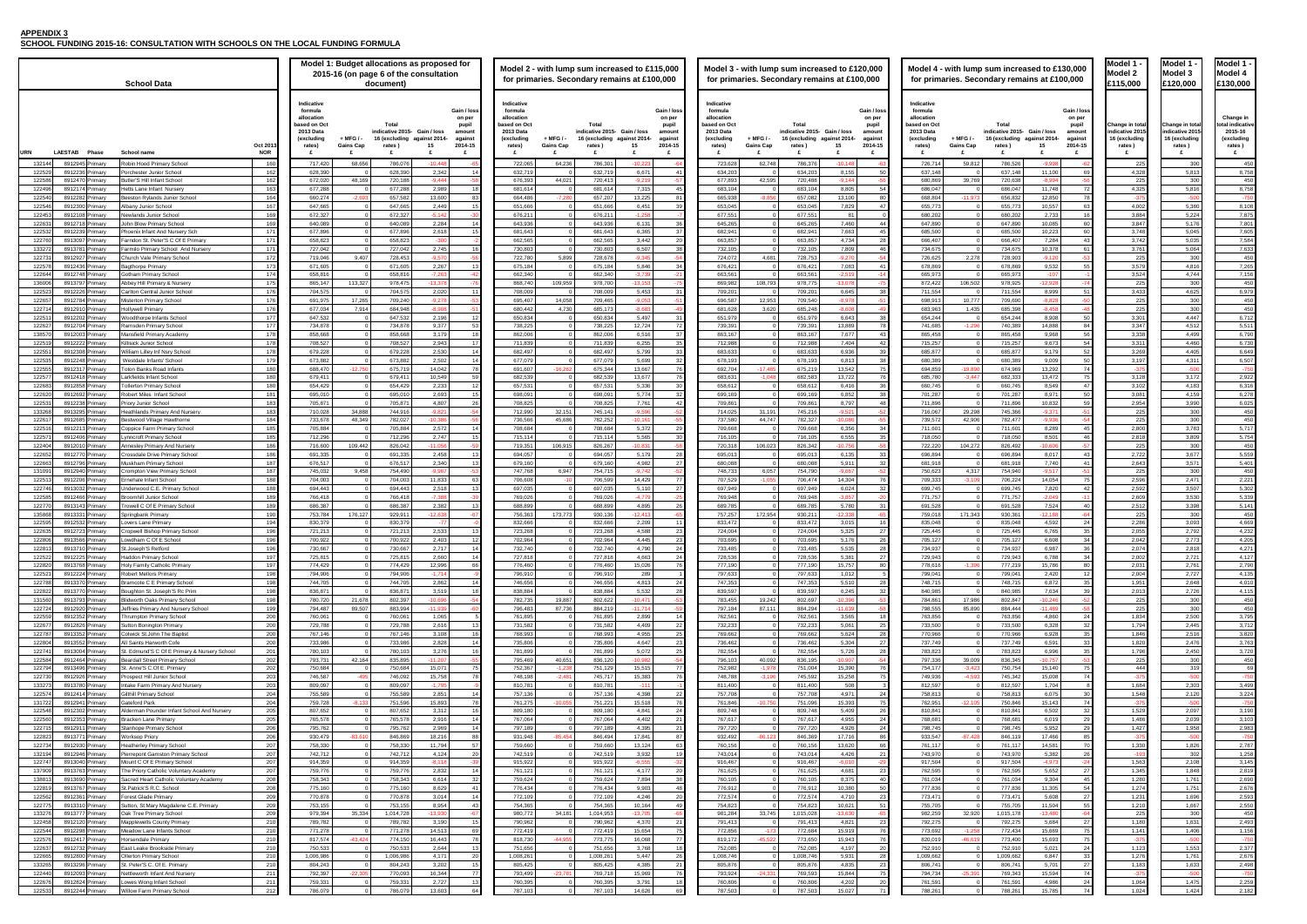## **APPENDIX 3**

**SCHOOL FUNDING 2015-16: CONSULTATION WITH SCHOOLS ON THE LOCAL FUNDING FORMULA**

| Model :<br>1<br>x<br>el<br>í               |
|--------------------------------------------|
| £1<br>20.000                               |
| Change in tot<br>Ó<br>al                   |
| indicative 2015<br>16 (excluding<br>rates) |
| £<br>444                                   |
| 1<br>1<br>428                              |
| 1<br>201                                   |
| 1<br>228<br>1<br>1<br>'n<br>7              |
| 02<br>1                                    |
| 1<br>065                                   |
| 996<br>986                                 |
| 1 <sup>1</sup><br>$\overline{2}$           |
| 650                                        |
| 533<br>331                                 |
| 279                                        |
| 212<br>181                                 |
| 1                                          |
| į<br>Í                                     |
| Ï                                          |
|                                            |
|                                            |
| $-1$<br>١<br>J<br>Ī.<br>X                  |
| X<br>ù<br>١                                |
| 300                                        |
| 1<br>ï<br>į<br>14                          |
|                                            |
| ï                                          |
|                                            |
| ü                                          |
| 300<br>$\mathbf{r}$                        |
| 300                                        |
| 40<br>J                                    |
| ý.<br>1<br>30<br>X<br>$\mathbf{I}$         |
|                                            |
| 30<br>X<br>J                               |
| ŧ.                                         |
|                                            |
|                                            |
|                                            |
|                                            |
|                                            |
|                                            |
|                                            |
| X<br>и<br>1                                |
|                                            |
|                                            |
|                                            |
|                                            |
|                                            |
|                                            |
| ı<br>)<br>١<br>١                           |
|                                            |
| i                                          |
| 1<br>١<br>1<br>֡֡֡֡<br>֡֡֡֡֡֡֡             |
|                                            |
|                                            |
| 6<br>I                                     |
| 1<br>1                                     |
| ĺ<br>1                                     |
| ĺ                                          |
| ĺ                                          |
| 1<br>1<br>i                                |
|                                            |
| ĺ<br>1                                     |
| ֡֡֡֡֡                                      |
| J<br>š<br>X                                |
|                                            |

|                             | Model 1 -<br>Model 3<br>£120,000                                   | Model 1 -<br>Model 4<br>£130,000                                      |
|-----------------------------|--------------------------------------------------------------------|-----------------------------------------------------------------------|
|                             |                                                                    |                                                                       |
| al<br>5<br>J                | Change in total<br>indicative 2015<br>16 (excluding<br>rates)<br>£ | Change in<br>total indicative<br>2015-16<br>(excluding<br>rates)<br>£ |
| $\mathbf{0}$                | 1,444                                                              | 2,214                                                                 |
| 7                           | 1,428                                                              | 2,191                                                                 |
| $\overline{0}$<br>8         | 1,201<br>1,228                                                     | 1,853<br>1,891                                                        |
| 5                           | 1,176                                                              | 1,809                                                                 |
| $\frac{4}{2}$               | 1,022<br>1,065                                                     | 1,583<br>1,648                                                        |
|                             | 996                                                                | 1,541                                                                 |
| $\frac{5}{7}$               | 986                                                                | 1,527                                                                 |
|                             | 102<br>650                                                         | $-148$<br>1,027                                                       |
| $\frac{6}{4}$               | 533                                                                | 848                                                                   |
|                             | 331<br>279                                                         | 549<br>470                                                            |
|                             | 212                                                                | 362                                                                   |
| $\frac{5}{9}$ $\frac{9}{3}$ | 181<br>171                                                         | 323<br>202                                                            |
| 4                           | $-651$                                                             | 923                                                                   |
|                             | -725<br>900                                                        | $-1,031$                                                              |
| 9<br>3<br>5                 | -500                                                               | -750                                                                  |
| 4<br>9                      | 1,407                                                              | 2,055                                                                 |
| 5                           | $-1,679$<br>$-500$                                                 | $-2,463$<br>$-750$                                                    |
| 5                           | 300                                                                | 450                                                                   |
| $\frac{5}{6}$               | 300<br>150                                                         | 450<br>3,167                                                          |
| 7                           | 314                                                                | 3,412                                                                 |
|                             | 2,839                                                              | $-4,198$<br>.954                                                      |
| $\frac{0}{1}$               | 670<br>.826                                                        | 4,179                                                                 |
| 5                           | 500                                                                | 750                                                                   |
| 8                           | 488<br>300                                                         | 169<br>450                                                            |
| $\frac{5}{4}$               |                                                                    |                                                                       |
| $\frac{5}{0}$               | 300<br>3,940                                                       | 450<br>$-5,849$                                                       |
| $\overline{2}$              | 918                                                                | 813                                                                   |
| 5<br>5                      | 300<br>500                                                         | 450<br>750                                                            |
| 5<br>6                      | 300                                                                | 450                                                                   |
| $\frac{1}{2}$               | 4,770<br>$-4,808$                                                  | $-7,092$<br>$-7,180$                                                  |
| $\overline{7}$              | $-4,729$                                                           | $-7,083$                                                              |
|                             | $-5,648$                                                           | $-8,401$                                                              |
| 1                           | 5,487                                                              | $-8,168$                                                              |
|                             | 5,747<br>-6,054                                                    | 8,557<br>$-9,016$                                                     |
|                             | 176                                                                |                                                                       |
| 5<br>B                      | 500<br>$-6,488$                                                    | 750<br>-9,665                                                         |
| 5<br>3                      | 300                                                                | 450                                                                   |
|                             | $-7,121$<br>7.                                                     | 10,610<br>10,9                                                        |
| $\frac{4}{1}$               | 7,508                                                              | 189<br>-1<br>1                                                        |
| 2                           | 7,445<br>7.                                                        | $-11,107$<br>11,51<br>1                                               |
| $\frac{4}{5}$               | 500                                                                | 750                                                                   |
|                             | -7,976                                                             | -1<br>1<br>,894                                                       |
| 0<br>5                      | ,961                                                               | ,867<br>-1<br>1                                                       |
| 5                           | $-500$                                                             | 750                                                                   |
| 5<br>5                      | 300                                                                | 450                                                                   |
| 2                           | $-10,574$                                                          | -15,781                                                               |
| 0                           | $-10,552$<br>10,611                                                | $-15,753$<br>15,853                                                   |
| $\frac{4}{5}$               | 10,804                                                             | 16,127                                                                |
|                             | 300<br>6,062                                                       | 450<br>13,240                                                         |
| 3<br>5                      | 500                                                                | -750                                                                  |
| 1<br>4                      | 11,817<br>11,828                                                   | 17,640<br>17,660                                                      |
| $\frac{1}{1}$               | 1<br>,8                                                            | 17,67                                                                 |
| 3                           | ,874<br>1<br>12<br>119                                             | 17,738<br>18,094                                                      |
| 4                           | 11<br>,995                                                         | 17,92<br>1                                                            |
| 1<br>2                      |                                                                    | -18,224                                                               |
| 7                           | 102<br>11                                                          | 17,405                                                                |
| 5                           | 810                                                                | 19<br>131                                                             |
| 1                           | 12<br>750<br>300                                                   | $-19,042$<br>450                                                      |
| $\frac{5}{1}$               |                                                                    | 300                                                                   |

| 130,000<br>100,000  |                                                                           | Model 1 -<br>Model 2                                                        | Model 1 -<br>Model 3                                                        | Model 1 -<br>Model 4                                                           |
|---------------------|---------------------------------------------------------------------------|-----------------------------------------------------------------------------|-----------------------------------------------------------------------------|--------------------------------------------------------------------------------|
|                     |                                                                           | £115,000                                                                    | £120,000                                                                    | £130,000                                                                       |
| 4-<br>3             | Gain / loss<br>on per<br>pupil<br>amount<br>against<br>2014-15<br>£<br>25 | Change in total<br>indicative 2015<br>16 (excluding<br>rates)<br>£<br>1,040 | Change in total<br>indicative 2015<br>16 (excluding<br>rates)<br>£<br>1,444 | Change in<br>total indicative<br>2015-16<br>(excluding<br>rates)<br>£<br>2,214 |
| 8                   | $-40$                                                                     | 1,027                                                                       | 1,428                                                                       | 2,191                                                                          |
| 2                   | 52                                                                        | 860                                                                         | 1,201                                                                       | 1,853                                                                          |
| 4                   | 22                                                                        | 878                                                                         | 1,228                                                                       | 1,891                                                                          |
| 3                   | 23                                                                        | 835                                                                         | 1,176                                                                       | 1,809                                                                          |
| O                   | 20                                                                        | 724                                                                         | 1,022                                                                       | 1,583                                                                          |
| 4<br>1              | 47<br>22                                                                  | 754<br>702                                                                  | 1,065<br>996                                                                | 1,648<br>1,541                                                                 |
| 9                   | 21                                                                        | 695                                                                         | 986                                                                         | 1,527                                                                          |
| 2                   | 78                                                                        | 227                                                                         | 102                                                                         | -148                                                                           |
| 5                   | 16                                                                        | 446                                                                         | 650                                                                         | 1,027                                                                          |
| 9                   | 18                                                                        | 354                                                                         | 533                                                                         | 848                                                                            |
| 8                   | 61                                                                        | 205                                                                         | 331                                                                         | 549                                                                            |
| 3                   | 16                                                                        | 165                                                                         | 279                                                                         | 470                                                                            |
| 4<br>8              | 17<br>18                                                                  | 119<br>89                                                                   | 212<br>181                                                                  | 362<br>323                                                                     |
| 6                   | 13                                                                        | -173                                                                        | -171                                                                        | $-202$                                                                         |
| 9                   | 52                                                                        | 534                                                                         | $-651$                                                                      | $-923$                                                                         |
| 5                   | 8                                                                         | $-589$                                                                      | -725                                                                        | $-1,031$                                                                       |
| 8                   | 10                                                                        | 723                                                                         | $-900$                                                                      | 1,295                                                                          |
| 2                   | 72                                                                        | $-375$                                                                      | $-500$                                                                      | $-750$                                                                         |
| 7                   | 1                                                                         | $-1,104$                                                                    | $-1,407$                                                                    | $-2,055$                                                                       |
| 2                   | 8                                                                         | 309                                                                         | 1,679                                                                       | 2,463                                                                          |
| 6<br>8              | 72<br>63                                                                  | 375<br>225                                                                  | -500<br>300                                                                 | -750<br>450                                                                    |
| $\overline{2}$      | $-50$                                                                     | 225                                                                         | 300                                                                         | 450                                                                            |
| 4                   | $-49$                                                                     | $-1,666$                                                                    | $-2,150$                                                                    | $-3,167$                                                                       |
| 3                   | 2                                                                         | 1<br>,787                                                                   | 314<br>2                                                                    | $-3,412$                                                                       |
| 3                   | -4                                                                        | $-2,180$                                                                    | $-2,839$                                                                    | $-4,198$                                                                       |
| 7                   | 20                                                                        | 2,053                                                                       | 2,670                                                                       | 3,954                                                                          |
| 9                   | -3                                                                        | $-2,171$                                                                    | $-2,826$                                                                    | $-4,179$                                                                       |
| 7<br>3              | 80<br>25                                                                  | $-375$<br>.668                                                              | $-500$<br>488                                                               | $-750$<br>169                                                                  |
| 7                   | -53                                                                       | 225                                                                         | 300                                                                         | 450                                                                            |
| 5                   | -7                                                                        | 774<br>-2                                                                   | $-3,629$                                                                    | $-5,382$                                                                       |
| Ō                   | $-53$                                                                     | 225                                                                         | 300                                                                         | 450                                                                            |
| 7                   | $-22$                                                                     | $-3,010$                                                                    | $-3,940$                                                                    | $-5,849$                                                                       |
| 4                   | $-7$                                                                      | 2,992                                                                       | 3,918                                                                       | $-5,813$                                                                       |
| 6                   | -51<br>72                                                                 | 225<br>375                                                                  | 300<br>500                                                                  | 450                                                                            |
| 4<br>$\overline{2}$ | $-52$                                                                     | 225                                                                         | 300                                                                         | 750<br>450                                                                     |
| ō                   | $-10$                                                                     | $-3,636$                                                                    | $-4,770$                                                                    | $-7,092$                                                                       |
| 4                   | -6                                                                        | -3,651                                                                      | $-4,808$                                                                    | $-7,180$                                                                       |
| 5                   | -3                                                                        | $-3,577$                                                                    | $-4,729$                                                                    | $-7,083$                                                                       |
| 2                   | 79                                                                        | 375                                                                         | 500                                                                         | -750                                                                           |
| ğ                   | 14                                                                        | 4.292                                                                       | 5.648                                                                       | $-8.401$                                                                       |
| ō                   | $-29$                                                                     | $-4,181$                                                                    | $-5,487$                                                                    | $-8,168$                                                                       |
| 4<br>7              | 13<br>$-15$                                                               | $-4,372$<br>$-4,603$                                                        | $-5,747$<br>$-6,054$                                                        | $-8,557$<br>$-9,016$                                                           |
| 1                   | 3                                                                         | $-4,687$                                                                    | $-6,176$                                                                    | $-9,214$                                                                       |
| 2                   | 80                                                                        | $-375$                                                                      | $-500$                                                                      | $-750$                                                                         |
| 4                   | $-18$                                                                     | $-4,928$                                                                    | $-6,488$                                                                    | $-9,665$                                                                       |
| 0                   | $-50$                                                                     | 225                                                                         | 300                                                                         | 450                                                                            |
| 8                   | $-19$                                                                     | $-5,403$                                                                    | $-7,121$                                                                    | $-10,610$                                                                      |
| $\overline{0}$      | $-21$                                                                     | $-5,574$                                                                    | $-7,347$                                                                    | $-10,952$                                                                      |
| 8<br>5              | $-23$<br>$-13$                                                            | $-5,691$<br>$-5,642$                                                        | $-7,508$<br>$-7,445$                                                        | $-11,189$<br>$-11,107$                                                         |
| 8                   | $^{23}$                                                                   | $-5,854$                                                                    | $-7,722$                                                                    | $-11,511$                                                                      |
| 7                   | 75                                                                        | $-375$                                                                      | $-500$                                                                      | $-750$                                                                         |
| 7                   | 17                                                                        | $-5,852$                                                                    | $-7,736$                                                                    | $-11,561$                                                                      |
| 8                   | $-22$                                                                     | $-6,050$                                                                    | $-7,976$                                                                    | $-11,894$                                                                      |
| 7                   | $-33$                                                                     | $-6,035$                                                                    | $-7,961$                                                                    | $-11,867$                                                                      |
| 9<br>3              | 94<br>60                                                                  | 375<br>225                                                                  | -500<br>300                                                                 | $-750$                                                                         |
| 5                   | 72                                                                        | $-375$                                                                      | $-500$                                                                      | 450<br>-750                                                                    |
| 8                   | 45                                                                        | $-8,002$                                                                    | $-10,574$                                                                   | $-15,781$                                                                      |
| 3                   | $-29$                                                                     | $-7,990$                                                                    | $-10,552$                                                                   | $-15,753$                                                                      |
| 9                   | $-28$                                                                     | $-8,024$                                                                    | $-10,611$                                                                   | $-15,853$                                                                      |
| 1                   | $-33$                                                                     | $-8,174$                                                                    | $-10,804$                                                                   | $-16,127$                                                                      |
| $\frac{4}{7}$       | 54                                                                        | 225                                                                         | 300                                                                         | 450                                                                            |
| 7                   | 47<br>73                                                                  | 2,473<br>$-375$                                                             | 6,062<br>$-500$                                                             | 13,240<br>$-750$                                                               |
| $\overline{2}$      | 36                                                                        | $-8,931$                                                                    | $-11,817$                                                                   | $-17,640$                                                                      |
| 0                   | -9                                                                        | $-8,944$                                                                    | $-11,828$                                                                   | -17,660                                                                        |
| 7                   | 35                                                                        | $-8,951$                                                                    | $-11,838$                                                                   | $-17,674$                                                                      |
| $\overline{c}$      | $-45$                                                                     | $-8,981$                                                                    | $-11,874$                                                                   | $-17,738$                                                                      |
| 8                   | $-34$                                                                     | $-9,163$                                                                    | $-12,119$                                                                   | $-18,094$                                                                      |
| 1                   | 6                                                                         | $-9,084$                                                                    | $-11,995$                                                                   | $-17,921$                                                                      |
| 6<br>2              | $-39$<br>35                                                               | $-9,221$<br>$-9,492$                                                        | $-12,195$<br>$-12,555$                                                      | $-18,224$<br>$-18,748$                                                         |
| 8                   | 37                                                                        | $-7,987$                                                                    | $-11,102$                                                                   | $-17,405$                                                                      |
| 2                   | $-36$                                                                     | $-9,685$                                                                    | $-12,810$                                                                   | $-19,131$                                                                      |
| 4                   | $-35$                                                                     | $-9,641$                                                                    | $-12,750$                                                                   | 19,042                                                                         |
| $\frac{3}{4}$       | $-53$                                                                     | 225                                                                         | 300                                                                         | 450                                                                            |
|                     | 41                                                                        | 10,681                                                                      | $-14, 138$                                                                  | $-21,118$                                                                      |
|                     |                                                                           |                                                                             |                                                                             |                                                                                |

|                  |                |                                    | <b>School Data</b>                                                            |            |                                                                                                                          | Model 1: Budget allocations as proposed for<br>2015-16 (on page 6 of the consultation<br>document)                                                    | Model 2 - with lump sum increased to £115,000<br>for primaries. Secondary remains at £100,000                                                                                                              |                                                                     | Model 3 - with lump sum increased to £120,000<br>for primaries. Secondary remains at £100,000                                                                                                                                                                                             | Model 4 - with lump sum increased to £130,000<br>for primaries. Secondary remains at £100,000                                                                                                                                                                                     | Model 1<br>Model 2<br>£115,000                                     | Model 1<br>Model 3<br>:120,000                             | Model 1<br>Model 4<br>£130,000                                |
|------------------|----------------|------------------------------------|-------------------------------------------------------------------------------|------------|--------------------------------------------------------------------------------------------------------------------------|-------------------------------------------------------------------------------------------------------------------------------------------------------|------------------------------------------------------------------------------------------------------------------------------------------------------------------------------------------------------------|---------------------------------------------------------------------|-------------------------------------------------------------------------------------------------------------------------------------------------------------------------------------------------------------------------------------------------------------------------------------------|-----------------------------------------------------------------------------------------------------------------------------------------------------------------------------------------------------------------------------------------------------------------------------------|--------------------------------------------------------------------|------------------------------------------------------------|---------------------------------------------------------------|
|                  |                |                                    |                                                                               | Oct 201    | Indicative<br>formula<br>allocation<br>ased on Oct<br>2013 Data<br>(excluding<br>+ MFG / -<br><b>Gains Cap</b><br>rates) | Gain / loss<br>on per<br>Tota<br>pupil<br>ndicative 2015 Gain / loss<br>amount<br>16 (excluding<br>against 2014-<br>agains<br>15<br>2014-15<br>rates) | Indicative<br>formula<br>allocation<br>ased on Oct<br>Total<br>2013 Data<br>ndicative 2015 Gain / loss<br>(excluding<br>$+$ MFG $/$<br>16 (excluding against 2014-<br><b>Gains Cap</b><br>rates)<br>rates) | Gain / los<br>on per<br>pupil<br>amount<br>against<br>2014-15<br>15 | Indicative<br>formula<br>Gain / los<br>allocation<br>on pe<br>ased on Oct<br>Tota<br>pupil<br>2013 Data<br>ndicative 2015  Gain / loss<br>amount<br>(excluding<br>$+$ MFG / $\cdot$<br>16 (excluding<br>against 2014-<br>against<br><b>Gains Cap</b><br>rates)<br>15<br>2014-15<br>rates) | Indicative<br>Gain / loss<br>formula<br>allocatior<br>on per<br>pased on Oct<br>pupil<br>Tota<br>2013 Data<br>ndicative 2015- Gain / loss<br>amount<br>(excluding<br>+ MFG / -<br>16 (excluding against 2014-<br>against<br><b>Gains Cap</b><br>rates)<br>15<br>2014-15<br>rates) | <b>Change in tota</b><br>ndicative 201!<br>16 (excluding<br>rates) | Change in tot<br>ndicative 201<br>16 (excluding<br>rates ) | Change in<br>tal indicativ<br>2015-16<br>(excluding<br>rates) |
| JRN              | <b>LAESTAB</b> | Phase                              | School name<br>Robert Miles Junior                                            | <b>NOR</b> |                                                                                                                          |                                                                                                                                                       |                                                                                                                                                                                                            |                                                                     |                                                                                                                                                                                                                                                                                           |                                                                                                                                                                                                                                                                                   |                                                                    |                                                            | £                                                             |
| 122685<br>132814 | 8912865 Primar | 8913294 Primar                     | ngold Dyscarr Community                                                       | 212<br>213 | 797,963<br>844,618                                                                                                       | 797,96<br>3,140<br>844,61<br>$-10.655$                                                                                                                | 799,00<br>799,003<br>845,646<br>845,646                                                                                                                                                                    | 4,179<br>$-96$                                                      | 799,408<br>4,584<br>799,408<br>$\overline{2}$<br>846,046<br>846,046<br>-9.23                                                                                                                                                                                                              | 800,177<br>800,17<br>5,353<br>846,810<br>846.81<br>$-8.468$                                                                                                                                                                                                                       | 1,040<br>1,027                                                     | 1,444<br>1.428                                             | 2,214<br>2,191                                                |
| 122752           |                | 8913073 Primary                    | t. Wilfrid'S C.E. School                                                      | 214        | 760.482                                                                                                                  | 9.170<br>760.482<br>43                                                                                                                                | 761.342<br>761.342                                                                                                                                                                                         | 10.030                                                              | 761.683<br>761.683<br>10.371                                                                                                                                                                                                                                                              | 762.335<br>762,335<br>11.022                                                                                                                                                                                                                                                      | 860                                                                | 1,201                                                      | 1.853                                                         |
| 133269<br>133296 |                | 8913298 Primary<br>8913783 Primary | /vnndale Primarv<br>wsworth Primary And Nursery                               | 214<br>215 | 780,436<br>810.606                                                                                                       | 780,436<br>2.884<br>13<br>810,606<br>3,144                                                                                                            | 781,314<br>781,314<br>811,441<br>811,441                                                                                                                                                                   | 3.762<br>3,980                                                      | 781,664<br>781,664<br>4.112<br>$\Omega$<br>811,782<br>4,320<br>811,782                                                                                                                                                                                                                    | 782,327<br>782,327<br>4,774<br>- 22<br>812,415<br>4,953<br>812,415                                                                                                                                                                                                                | 878<br>835                                                         | 1,228<br>1.176                                             | 1.891<br>1.809                                                |
| 122659           |                | 8912788 Primary                    | bbey Gates Primary School                                                     | 216        | 766,34                                                                                                                   | 766,34<br>2,697                                                                                                                                       | 767,07<br>767,070                                                                                                                                                                                          | 3,422                                                               | 767,367<br>767,367<br>3,719                                                                                                                                                                                                                                                               | 767,928<br>4,280<br>767,928                                                                                                                                                                                                                                                       | -72                                                                | 1,022                                                      | 1,583                                                         |
| 122501           |                | 8912180 Primary                    | nerwood County Junior School                                                  | 217        | 835.508                                                                                                                  | 835.50<br>8.636                                                                                                                                       | 836.263<br>836.26                                                                                                                                                                                          | 9.391                                                               | 836.573<br>836.573<br>9,701                                                                                                                                                                                                                                                               | 837.156<br>837.156<br>10.284<br>- 47                                                                                                                                                                                                                                              | 754                                                                | 1,065                                                      | 1.648                                                         |
| 122580<br>122743 |                | 8912444 Primar<br>8913018 Primary  | cksdale Primary And Nursery<br>Hallows C.E.Controlled Primar                  | 217<br>217 | 808.546<br>798,92                                                                                                        | 808,546<br>3.140<br>798,92<br>3,072<br>14                                                                                                             | 809,248<br>809.248<br>799.62<br>799,622                                                                                                                                                                    | 3.841<br>3,766                                                      | 809.542<br>809.542<br>4.136<br>799,913<br>799,913<br>4,058<br>$\Omega$                                                                                                                                                                                                                    | 810.088<br>810.088<br>4.681<br>800.454<br>800,454<br>4,599<br>21                                                                                                                                                                                                                  | 695                                                                | 99<br>98                                                   | 1.541<br>1,527                                                |
| 122545           |                | 8912299 Primary                    | Eskdale Junior                                                                | 220        | 832.957                                                                                                                  | 832,957<br>17,290<br>79                                                                                                                               | 833,481<br>833.184<br>$-29$                                                                                                                                                                                | 17.517                                                              | 833.715<br>$-656$<br>833.059<br>17,392                                                                                                                                                                                                                                                    | 834.144<br>832,809<br>17.142<br>$-1.32$                                                                                                                                                                                                                                           | 227                                                                | 102                                                        | $-148$                                                        |
| 122810<br>122669 |                | 8913606 Primary<br>8912810 Primary | oods Foundation C Of E Aided<br>adcliffe On Trent Infant                      | 220<br>222 | 764,360<br>813,164                                                                                                       | 764,36<br>2,598<br>813,16<br>3,040<br>14                                                                                                              | 764,80<br>764,806<br>813,51<br>813,517                                                                                                                                                                     | 3,044<br>3,394                                                      | 765,009<br>765,009<br>3,247<br>813,697<br>3,574<br>813,697<br>$\Omega$                                                                                                                                                                                                                    | 765,387<br>765,387<br>3,625<br>3,889<br>814,012<br>814,01                                                                                                                                                                                                                         | 446<br>354                                                         | 65<br>533                                                  | 1,027<br>848                                                  |
| 122575           |                | 8912416 Primary                    | arkfields Junior                                                              | 224        | 801.184                                                                                                                  | 801.184<br>13.209<br>59                                                                                                                               | 801.389<br>801.389                                                                                                                                                                                         | 13,414                                                              | 801.516<br>801.516<br>13.540                                                                                                                                                                                                                                                              | 801.733<br>801.733<br>13.758<br>-61                                                                                                                                                                                                                                               | 205                                                                | 33                                                         | 549                                                           |
| 122490<br>138812 |                | 8912167 Primary<br>8913730 Primary | alestorth Primary & Nursery School<br>loly Cross Primary Catholic Vol Academy | 225<br>226 | 825,215<br>825,249                                                                                                       | 825,21<br>3.142<br>14<br>825,249<br>3,382                                                                                                             | 825,379<br>825,379<br>825,367<br>825,367                                                                                                                                                                   | 3,307<br>3,500                                                      | 825,494<br>825,494<br>3,421<br>$\Omega$<br>825,461<br>825,461<br>3,594                                                                                                                                                                                                                    | 825.685<br>825,685<br>3,613<br>825,611<br>825,611<br>3,744                                                                                                                                                                                                                        | 165<br>11 <sup>1</sup>                                             | 279<br>212                                                 | 470<br>362                                                    |
| 122630           |                | 8912711 Primary                    | amuel Barlow Primary                                                          | 227        | 877,285                                                                                                                  | 3,705<br>877,28                                                                                                                                       | 877,37<br>877,373                                                                                                                                                                                          | 3,794                                                               | 877,466<br>877,466<br>3,886                                                                                                                                                                                                                                                               | 877,607<br>4,028<br>877,607                                                                                                                                                                                                                                                       |                                                                    |                                                            | 323                                                           |
| 122534<br>122554 |                | 8912247 Primary<br>8912316 Primary | /estdale Junior School<br>oton Bispham Drive Junior                           | 230<br>235 | 832,020<br>821.965                                                                                                       | 832,020<br>3,128<br>13.161<br>821.965<br>56                                                                                                           | 831,847<br>831,84<br>821.431<br>821,431                                                                                                                                                                    | 2,955<br>12.627                                                     | 831,849<br>831,849<br>2,957<br>$\Omega$<br>821,314<br>12.510<br>821.314                                                                                                                                                                                                                   | 2,926<br>831,818<br>831,81<br>821.042<br>12,239<br>821.042                                                                                                                                                                                                                        |                                                                    | $-17$                                                      | $-202$<br>$-923$                                              |
| 122509           | 8912200 F      | Primar                             | rno Vale Junior School                                                        | 236        | 833,897                                                                                                                  | 833,89<br>3,017                                                                                                                                       | 833,308<br>833,308                                                                                                                                                                                         | 2,428                                                               | 833,172<br>833,172<br>2,292<br>$\Omega$                                                                                                                                                                                                                                                   | 832,865<br>832,865<br>1,985                                                                                                                                                                                                                                                       | -51                                                                | $-72$                                                      | $-1.031$                                                      |
| 122716           |                | 8912912 Primary                    | Kingsway Primary School                                                       | 239        | 904.344                                                                                                                  | 904,344<br>3,672                                                                                                                                      | 903.621<br>903.621                                                                                                                                                                                         | 2.949                                                               | 903.445<br>903.445<br>2.773<br>$\Omega$                                                                                                                                                                                                                                                   | 903.050<br>903.050<br>2.378                                                                                                                                                                                                                                                       |                                                                    | $-90$                                                      | $-1,295$                                                      |
| 122510<br>134202 |                | 8912201 Primary<br>8912006 Primary | rnehale Junior School<br>arnsfield St. Michael'S Ce                           | 241<br>244 | $-19,63$<br>861,003<br>869,274                                                                                           | 841,37<br>18,082<br>869,274<br>2,352                                                                                                                  | 840,996<br>860,09<br>$-19,10$<br>868,16<br>868,169                                                                                                                                                         | 17,707<br>1,248                                                     | 859,857<br>$-18.986$<br>840,87<br>17,582<br>867,867<br>946<br>867,867<br>$\overline{\mathbf{0}}$                                                                                                                                                                                          | 840,621<br>17,332<br>859,339<br>$-18,71$<br>867,218<br>867,21<br>297                                                                                                                                                                                                              | $-1.10$                                                            | $-1.40$                                                    | $-750$<br>$-2,055$                                            |
| 122598           |                | 8912568 Primary                    | Vest Bridgford Infants School                                                 | 247        | 884.987                                                                                                                  | 884.987<br>4.506<br>18                                                                                                                                | 883,678<br>883.678                                                                                                                                                                                         | 3.196                                                               | 883.309<br>883,309<br>2.827<br>$\Omega$                                                                                                                                                                                                                                                   | 2.042<br>882.524<br>882.524                                                                                                                                                                                                                                                       | $-1.3$                                                             | $-1.67$                                                    | $-2,463$                                                      |
| 122759<br>138146 |                | 8913089 Primary<br>8912001 Primary | ast Bridgford St Peter'S Cofe<br>he William Gladstone C Of E Primary School   | 247<br>252 | 874.835<br>$-11.16$<br>135,705<br>1.040.427                                                                              | 863.667<br>18.626<br>1,176,132<br>$-16.38$                                                                                                            | 873.52<br>$-10.23$<br>863.292<br>1,038,917<br>137,440<br>1,176,357                                                                                                                                         | 18.251<br>$-16.16$                                                  | $-9.988$<br>18.126<br>873.155<br>863.167<br>137,947<br>1,176,432<br>1,038,486<br>1608                                                                                                                                                                                                     | 17,876<br>872.370<br>$-9.45$<br>862,917<br>1,037,572<br>139,01<br>1,176,582<br>$-15.938$                                                                                                                                                                                          | - 31<br>- 225                                                      | $-50$<br>300                                               | $-750$<br>450                                                 |
| 132770           |                | 8913293 Primary                    | orthfield Primary And Nursery                                                 | 252        | 10,04<br>951,653                                                                                                         | 961,69<br>$-13,12$                                                                                                                                    | 950,08<br>11,835<br>961,92                                                                                                                                                                                 | $-12,85$                                                            | 12,363<br>961,996<br>949,633<br>$-12,82$                                                                                                                                                                                                                                                  | 948,680<br>$-12,672$<br>13,466<br>962,146                                                                                                                                                                                                                                         | 225                                                                | 30                                                         | 450                                                           |
| 134132<br>135458 |                | 8913787 Primary<br>8913796 Primary | rnbrook Primary School/Children'S Centre<br>adsworth Fields Primary           | 254<br>255 | 979,300<br>943.590                                                                                                       | 979,30<br>$-9,397$<br>943.59<br>3,815                                                                                                                 | 977,634<br>977,63<br>941.80<br>941.803                                                                                                                                                                     | $-11.06$<br>2,028                                                   | 977,150<br>977,150<br>$-11.547$<br>941,276<br>941.276<br>1,501                                                                                                                                                                                                                            | 976,132<br>976,132<br>$-12.564$<br>940.178<br>940.17<br>403                                                                                                                                                                                                                       | $-1,66$<br>$-1.78$                                                 | $-2.15$<br>$-2.31$                                         | $-3,167$<br>$-3.412$                                          |
| 122543           |                | 8912294 Primary                    | ollege House Junior School                                                    | 260        | 905,352                                                                                                                  | 905,35<br>3,275                                                                                                                                       | 903,17<br>903,173                                                                                                                                                                                          | 1,096                                                               | 902,513<br>902,513<br>436<br>$\Omega$                                                                                                                                                                                                                                                     | 901,154<br>901.154<br>$-923$                                                                                                                                                                                                                                                      | $-2.1$                                                             | $-2.83$                                                    | $-4.198$                                                      |
| 122592<br>122675 |                | 8912520 Primary<br>8912822 Primary | <b>Bishop Alexander Primary</b><br>ames Peacock Inf Nur School                | 260<br>260 | 1.058.77<br>924,11                                                                                                       | 1,058,771<br>9,031<br>35<br>924,11<br>3,370                                                                                                           | 1.056.718<br>1.056.718<br>921,947<br>921,947                                                                                                                                                               | 6.978<br>1,199                                                      | 1.056.101<br>1.056.101<br>6,361<br>921,292<br>921,292<br>544                                                                                                                                                                                                                              | 1.054.817<br>1.054.817<br>5,077<br>20<br>919,938<br>919,93<br>$-809$                                                                                                                                                                                                              | $-2,05$<br>$-2,1$                                                  | $-2.67$<br>$-2,82$                                         | $-3.954$<br>$-4,179$                                          |
| 137362           |                | 8912634 Primary                    | orbridge Academ <sup>®</sup>                                                  | 264        | 1,021,146<br>$-21.30$                                                                                                    | 999,840<br>21,947<br>83                                                                                                                               | 1,018,80<br>999,465<br>$-19.34$                                                                                                                                                                            | 21,572                                                              | $-18,767$<br>999,340<br>21,447<br>1,018,107<br>-8                                                                                                                                                                                                                                         | 21,197<br>1,016,642<br>$-17.55$<br>999,090<br>-80                                                                                                                                                                                                                                 |                                                                    | $-50$                                                      | $-750$                                                        |
| 122818<br>135165 |                | 8913766 Primary<br>8912015 Primary | <b>Ioly Trinity Catholic Primary</b><br>The Flying High Academy At Ladybrook  | 268<br>269 | 988,009<br>1.049.424<br>15,017                                                                                           | 988,009<br>11.972<br>45<br>$-14.687$<br>1.064.440                                                                                                     | 985.341<br>985.341<br>17,868<br>1.064.665<br>1.046.797                                                                                                                                                     | 9.304<br>$-14.46$                                                   | 984.521<br>984.521<br>8.484<br>$\Omega$<br>18.739<br>1.046.001<br>1.064.740<br>$-14.387$                                                                                                                                                                                                  | 982.840<br>982,840<br>6.803<br>1.044.347<br>20,543<br>1.064.890<br>$-14.237$                                                                                                                                                                                                      | $-2,66$<br>225                                                     | $-3.48$<br>300                                             | $-5.169$<br>450                                               |
| 122670           |                | 8912812 Primary                    | adcliffe On Trent Junior                                                      | 269        | 936,706                                                                                                                  | 936,706<br>3,396                                                                                                                                      | 933,932<br>933.932                                                                                                                                                                                         | 622                                                                 | 933,077<br>933,077                                                                                                                                                                                                                                                                        | 931,324<br>931,324<br>$-1.985$                                                                                                                                                                                                                                                    | $-2,77$                                                            | $-3.62$                                                    | $-5.382$                                                      |
| 122563<br>122767 |                | 8912362 Primary<br>8913126 Primary | <b>lillocks Primary School</b><br>Peter'S C Of E Junior                       | 271<br>273 | 1,072,335<br>8,080<br>975,878                                                                                            | $-14,93$<br>1,080,41<br>975,878<br>$-268$                                                                                                             | 1,080,641<br>1,069,62<br>11,018<br>972,867<br>972,86                                                                                                                                                       | $-14,7$<br>$-3.2$                                                   | 1,068,782<br>11,933<br>1,080,716<br>$-14,63$<br>971,938<br>971,938<br>$\Omega$<br>$-4.20$                                                                                                                                                                                                 | 1,067,037<br>13,828<br>1,080,866<br>$-14.480$<br>970,029<br>970,02<br>$-6,117$                                                                                                                                                                                                    | 225<br>$-3,01$                                                     | 30<br>$-3.94$                                              | 450<br>$-5.849$                                               |
| 133280           |                | 8913297 Primary                    | bey Primary School                                                            | 273        | 1.041.735                                                                                                                | 1.041.73<br>3,879<br>14                                                                                                                               | 1.038.743<br>1.038.743                                                                                                                                                                                     | 887                                                                 | 1.037.817<br>1.037.817                                                                                                                                                                                                                                                                    | 1.035.922<br>$-1.934$<br>1.035.92                                                                                                                                                                                                                                                 | $-2,9$                                                             | $-3.9$                                                     | $-5.813$                                                      |
| 122587<br>122441 |                | 8912471 Primary<br>8912094 Primary | Igewood Primary Schoo<br>eas Park Junior School                               | 275<br>277 | 1,047,249<br>5,322<br>1.006.852<br>$-62.92$                                                                              | 1,052,57<br>$-14.50$<br>943,924<br>20.584<br>74                                                                                                       | 1,044,15<br>8,641<br>1.052.796<br>1.003.602<br>$-60.05$<br>943.549                                                                                                                                         | $-14.28$<br>20,209                                                  | 1,043,201<br>9,670<br>1,052,871<br>$-14.20$<br>1.002.594<br>$-59.170$<br>943.424<br>20.084                                                                                                                                                                                                | 1,041,238<br>11,784<br>1,053,021<br>$-14.056$<br>1.000.527<br>$-57.35$<br>943,174<br>19.834<br>- 72                                                                                                                                                                               | 225                                                                | 300<br>$-50$                                               | 450<br>$-750$                                                 |
| 122579           |                | 8912440 Primary                    | <b>Iolly Hill Primary Schoo</b>                                               | 278        | 1,050,03<br>25,884                                                                                                       | 1,075,91<br>$-14,862$                                                                                                                                 | 1,046,77<br>29,365<br>1,076,143                                                                                                                                                                            | $-14,63$                                                            | 30,449<br>1,045,769<br>1,076,218<br>$-14.56$                                                                                                                                                                                                                                              | 1,043,691<br>32,677<br>1,076,36<br>$-14,412$                                                                                                                                                                                                                                      | 225                                                                | 30                                                         | 450                                                           |
| 131642<br>130255 |                | 8912942 Primary<br>8912937 Primary | nold View Primary<br>orest Town Primary                                       | 283<br>285 | 1,035,405<br>1.132.077                                                                                                   | 1,035,40<br>4,192<br>1.132.077<br>5.486                                                                                                               | 1,031,76<br>1,031,769<br>1.128.426<br>1.128.426                                                                                                                                                            | 556<br>1.835                                                        | 1,030,635<br>1,030,635<br>$-578$<br>$\Omega$<br>1.127.269<br>1.127.269<br>678                                                                                                                                                                                                             | 1,028,31<br>1,028,313<br>$-2,900$<br>1.124.897<br>1.124.897<br>$-1.694$                                                                                                                                                                                                           | $-3.63$<br>$-3.65$                                                 | $-4.7$<br>$-4.80$                                          | $-7,092$<br>$-7.180$                                          |
| 132072           |                | 8912944 Primary                    | eston Fields Primary School                                                   | 285        | 1.233.341                                                                                                                | 1.233.341<br>6.288                                                                                                                                    | 1,229,764<br>1.229.764                                                                                                                                                                                     | 2.711                                                               | 1,228,612<br>1.228.612<br>1.560                                                                                                                                                                                                                                                           | 1.226.258<br>1,226,25<br>$-795$                                                                                                                                                                                                                                                   | $-3.57$                                                            | $-4.72$                                                    | $-7.083$                                                      |
| 122738<br>122722 |                | 8912934 Primary<br>8912918 Primary | Mornington Primary School<br>Orchard Primary School                           | 288<br>293 | 1,075,645<br>$-14,93$<br>1,041,221                                                                                       | 1,060,708<br>23,432<br>81<br>1,041,221<br>4,312                                                                                                       | 1,071,657<br>1,060,333<br>$-11.32$<br>1,036,929<br>1,036,929                                                                                                                                               | 23,057<br>20 <sub>1</sub>                                           | 1,070,406<br>1,060,208<br>22,932<br>$-10.198$<br>80<br>1,035,573<br>$\overline{0}$<br>1,035,573<br>$-1,336$                                                                                                                                                                               | 1.067.852<br>1,059,958<br>22,682<br>$-7,893$<br>1,032,820<br>1,032,820<br>$-4,089$                                                                                                                                                                                                |                                                                    | $-50$                                                      | $-750$<br>$-8,401$                                            |
| 132243           |                | 8912948 Primary                    | <b>Crescent Primary School</b>                                                | 293        | 1,158,834                                                                                                                | 1,158,834<br>$-282$                                                                                                                                   | 1,154,654<br>1,154,654                                                                                                                                                                                     | $-4.462$                                                            | 1.153.347<br>1,153,347<br>$-5.769$<br>$\Omega$                                                                                                                                                                                                                                            | 1.150.666<br>1,150,666<br>$-8,450$                                                                                                                                                                                                                                                | $-4,18$                                                            | $-5,48$                                                    | $-8,168$                                                      |
| 122727<br>122720 |                | 8912923 Primary<br>8912916 Primary | <b>Holly Primary School</b><br>Arnold Mill Primary                            | 294<br>298 | 1.058.426<br>1,099,545                                                                                                   | 1.058.426<br>12,411<br>42<br>1,099,545<br>4.619<br>15                                                                                                 | 1.054.053<br>1.054.053<br>1,094,942<br>1,094,942                                                                                                                                                           | 8,038<br>15                                                         | 1,052,679<br>1,052,679<br>6,664<br>$\Omega$<br>2:<br>1,093,491<br>$\Omega$<br>1,093,491<br>$-1.435$                                                                                                                                                                                       | 1.049.869<br>1.049.869<br>3,854<br>13<br>1,090,529<br>1,090,529<br>$-4.397$                                                                                                                                                                                                       | $-4.37$<br>$-4.6$                                                  | $-5,74$<br>$-6.05$                                         | $-8.557$<br>$-9.016$                                          |
| 138070           |                | 8912315 Primary                    | Chetwynd Primary Academy                                                      | 299        | 1.075.090                                                                                                                | 1,075,090<br>9,996<br>33                                                                                                                              | 1.070.404<br>1.070.404                                                                                                                                                                                     | 5.309                                                               | 1.068.914<br>3,820<br>1.068.914<br>$\Omega$<br>$-11$                                                                                                                                                                                                                                      | 1.065.876<br>1.065.876<br>781                                                                                                                                                                                                                                                     | $-4.68$                                                            | $-6.17$                                                    | $-9,214$                                                      |
| 122434<br>122636 |                | 8912087 Primary<br>8912731 Primary | PeZield Lane Primary School<br>antern Lane Primary Nursery School             | 301<br>302 | 1,138,52<br>$-16,71$<br>1,064,323                                                                                        | 1,121,81<br>24,922<br>-83<br>1,064,323<br>4,091<br>14                                                                                                 | 1,133,77<br>1,121,438<br>$-12,33$<br>1,059,396<br>1,059,396                                                                                                                                                | 24,547<br>$-837$                                                    | $-10,961$<br>1,132,274<br>1,121,313<br>24,422<br>1,057,835<br>1,057,835<br>$\overline{\phantom{0}}$<br>$-2,39$                                                                                                                                                                            | 24,172<br>1,129,212<br>$-8,14$<br>1,121,063<br>1,054,658<br>1,054,658<br>$-5.574$                                                                                                                                                                                                 | $-4,92$                                                            | -50<br>$-6,48$                                             | $-750$<br>$-9.665$                                            |
| 109309           |                | 8913789 Primary                    | Brookhill Levs Primary & Nursery                                              | 309        | 1.135.190<br>3.630                                                                                                       | 1.138.821<br>$-15.820$<br>$-5^{\circ}$                                                                                                                | 1.129.878<br>9,167<br>1.139.046                                                                                                                                                                            | $-15.595$                                                           | $-15.520$<br>1.128.191<br>10.930<br>1.139.121                                                                                                                                                                                                                                             | 1.124.763<br>14.508<br>1.139.271<br>$-15.370$                                                                                                                                                                                                                                     | 225                                                                | 300                                                        | 450                                                           |
| 133389<br>135433 |                | 8913784 Primary<br>8913795 Primary | Python Hill Primary<br><b>Greasley Beauvale Primary</b>                       | 310<br>312 | 1,122,008<br>1,102,953                                                                                                   | 1,122,008<br>4.672<br>15<br>1,102,953<br>4,352<br>14                                                                                                  | 1.116.605<br>1.116.605<br>1,097,379<br>1,097,379                                                                                                                                                           | $-731$<br>$-1.22$                                                   | 1.114.886<br>1.114.886<br>$-2.449$<br>1,095,606<br>1,095,606<br>$-2.996$<br>$\Omega$                                                                                                                                                                                                      | 1.111.397<br>1.111.397<br>$-5.938$<br>1,092,001<br>1,092,001<br>$-6,600$                                                                                                                                                                                                          | $-5.40$<br>$-5.57$                                                 | $-7.12$<br>$-7.34$                                         | $-10.610$<br>$-10.952$                                        |
| 122525           |                | 8912228 Primary                    | Mapperley Plains Primary School                                               | 313        | 1,073,030                                                                                                                | 1,073,030<br>3,851                                                                                                                                    | 1,067,33<br>1,067,339                                                                                                                                                                                      | $-1,84$                                                             | 1,065,521<br>1,065,521<br>$-3,657$<br>$\Omega$                                                                                                                                                                                                                                            | 1,061,841<br>1,061,841<br>$-7,338$                                                                                                                                                                                                                                                | $-5,65$                                                            | $-7,50$                                                    | $-11,189$                                                     |
| 122735<br>122639 |                | 8912931 Primary<br>8912737 Primary | Greythorn Primary School<br>King Edwin Primary School                         | 313<br>316 | 1,119,868<br>1.103.098                                                                                                   | 1,119,868<br>7,142<br>- 23<br>1,103,098<br>4,234<br>13                                                                                                | 1,114,226<br>1,114,226<br>1,097,243<br>1,097,243                                                                                                                                                           | 1,500<br>$-1.62$                                                    | 1,112,423<br>1,112,423<br>$-303$<br>$\Omega$<br>1,095,375<br>$-3.489$<br>1,095,375<br>$\Omega$                                                                                                                                                                                            | 1,108,762<br>1,108,762<br>$-3,965$<br>$-7,278$<br>1.091.586<br>1,091,586                                                                                                                                                                                                          | $-5,64$<br>$-5,85$                                                 | $-7,445$<br>$-7,72$                                        | $-11.107$<br>$-11.511$                                        |
| 122742<br>140086 |                | 8913008 Primary<br>8912134 Primary | St.Andrews C.E Primary School<br>eamington Primary And Nursey Academy         | 316<br>319 | 1,109,91<br>$-13.31$<br>1,221,289                                                                                        | 1,096,601<br>24,307<br>77<br>1,221,289<br>6,234<br>20                                                                                                 | 1,104,07<br>$-7.84$<br>1,096,226<br>1,215,437<br>1,215,437                                                                                                                                                 | 23,932<br>382                                                       | 1,102,208<br>$-6.108$<br>1,096,101<br>23,807<br>7 <sup>t</sup><br>1.213.553<br>$-1.502$<br>1,213,553                                                                                                                                                                                      | 1.098.428<br>$-2.578$<br>1,095,851<br>23,557<br>75<br>$-5.327$<br>1.209.728<br>1,209,728                                                                                                                                                                                          | - 31<br>$-5.85$                                                    | $-50$<br>$-7.73$                                           | $-750$<br>$-11.561$                                           |
| 122403           |                | 8912009 Primary                    | Kirkby Woodhouse School,                                                      | 320        | 1,173,10                                                                                                                 | 1,173,10<br>4,966                                                                                                                                     | 1,167,054<br>1,167,054                                                                                                                                                                                     | $-1,08$                                                             | 1,165,127<br>1,165,127<br>$-3,010$<br>$\Omega$                                                                                                                                                                                                                                            | 1,161,209<br>1,161,20<br>$-6,928$                                                                                                                                                                                                                                                 | $-6,0$                                                             | $-7,97$                                                    | $-11,894$                                                     |
| 122473<br>132250 |                | 8912150 Primary<br>8913782 Primary | John Davies Primary School<br>Asquith Primary School                          | 320<br>323 | 1,168,010<br>1.384.795<br>$-13.41$                                                                                       | 1,168,010<br>1,220<br>1.371.384<br>31,009<br>96                                                                                                       | 1,161,975<br>1,161,975<br>1.378.657<br>$-7.648$<br>1.371.009                                                                                                                                               | $-4,81!$<br>30.634                                                  | 1,160,049<br>1,160,049<br>$\overline{\phantom{0}}$<br>$-6,741$<br>30.509<br>1.376.703<br>$-5.819$<br>1.370.884<br>94                                                                                                                                                                      | 1,156,143<br>1,156,143<br>$-10.647$<br>1.372.722<br>$-2.08$<br>1.370.634<br>30.259<br>$Q_4$                                                                                                                                                                                       | $-6,03$                                                            | $-7,96$<br>$-50$                                           | $-11,867$<br>$-750$                                           |
| 137810           |                | 8912000 Primary                    | Brierley Forest Primary & Nursery                                             | 336        | 1,303,21<br>149,711                                                                                                      | 1,452,929<br>$-20.603$<br>$-61$                                                                                                                       | 1,296,22<br>156,932<br>1.453.154                                                                                                                                                                           | $-20.37$                                                            | 1,293,988<br>159.241<br>1,453,229<br>$-20.303$                                                                                                                                                                                                                                            | 1,289,447<br>163,932<br>1.453.379<br>$-20.153$                                                                                                                                                                                                                                    | 225                                                                | 300                                                        | 450                                                           |
| 122600<br>138238 |                | 8912574 Primary<br>8912002 Primary | The West Bridgford Junior Sch.<br>St Augustine'S School                       | 340<br>350 | 1,181,956<br>$-48.12$<br>1,336,562                                                                                       | 1,133,834<br>25,215<br>74<br>1,336,56<br>133                                                                                                          | 1,174,495<br>$-41.03$<br>1,133,459<br>1,328,560<br>1,328,56                                                                                                                                                | 24,840<br>$-7,87$                                                   | 1,172,098<br>$-38,764$<br>1,133,334<br>24,715<br>- 73<br>1,325,988<br>1,325,988<br>$-10,44$<br>$\Omega$                                                                                                                                                                                   | 1,167,247<br>1,133,084<br>24,465<br>$-34.16$<br>- 72<br>1,320,781<br>$-15.648$<br>1,320,781                                                                                                                                                                                       | $-8,0$                                                             | -50<br>$-10.57$                                            | $-750$<br>$-15,781$                                           |
| 122463           |                | 8912126 Primary                    | Croft Primary School                                                          | 350        | 1,298,91                                                                                                                 | 1,298,915<br>5,760<br>-16                                                                                                                             | 1,290,925<br>1,290,925                                                                                                                                                                                     | $-2,23$                                                             | 1,288,363<br>1,288,363<br>$-4,792$<br>$\Omega$                                                                                                                                                                                                                                            | 1,283,162<br>1,283,162<br>$-9,993$<br>$-2!$                                                                                                                                                                                                                                       | $-7,99$                                                            | $-10,55$                                                   | $-15,753$                                                     |
| 122539           |                | 8912274 Primary                    | John Clifford School                                                          | 351<br>351 | 1.369.302                                                                                                                | 1,369,302<br>6.114<br>17<br>4.626<br>13                                                                                                               | 1,361,278<br>1,361,278                                                                                                                                                                                     | $-1.91$<br>$-3.54$                                                  | 1.358.690<br>1.358.690<br>$-4.498$<br>$\Omega$<br>1.193.086<br>$\Omega$<br>1.193.086<br>$-6.178$                                                                                                                                                                                          | 1.353.449<br>1,353,449<br>$-9.739$<br>1.187.763<br>$-11.501$<br>- 2                                                                                                                                                                                                               | $-8.02$<br>$-8.17$                                                 | $-10.6$<br>$-10.80$                                        | $-15.853$<br>$-16.127$                                        |
| 122624<br>138676 |                | 8912699 Primary<br>8912004 Primary | Burton Joyce Primary School<br>Wainwright Primary Academy                     | 352        | 1,203,890<br>1.346.083<br>40.593                                                                                         | 1,203,890<br>1.386.676<br>$-19.594$                                                                                                                   | 1,195,71<br>1,195,716<br>1.337.992<br>48,909<br>1,386,901                                                                                                                                                  | $-19.36$                                                            | 51,582<br>1.386.976<br>$-19.294$<br>1.335.394                                                                                                                                                                                                                                             | 1,187,763<br>56,997<br>$-19.144$<br>1.330.129<br>1.387.126                                                                                                                                                                                                                        | 22!                                                                | 300                                                        | 450                                                           |
| 122582<br>122769 |                | 8912018 Primary<br>8913133 Primary | Holgate Primary and Nursery<br>owes Wong Junior School                        | 354<br>356 | 1,360,20<br>1,209,17<br>$-16.62$                                                                                         | 1,360,20<br>$-38,907$<br>$-11$<br>1,192,544<br>26,647<br>75                                                                                           | 1,362,43<br>247<br>1,362,680<br>1,192,169<br>1,200,650<br>$-8.482$                                                                                                                                         | $-36,43$<br>26,272                                                  | 1,363,269<br>3,000<br>1,366,269<br>$-32,845$<br>1,192,044<br>1,197,904<br>$-5.860$<br>26,147<br>- 73                                                                                                                                                                                      | 8,564<br>$-25,667$<br>1,364,882<br>1,373,446<br>1,191,794<br>25,897<br>1,192,352<br>-55                                                                                                                                                                                           | 2,473<br>-31                                                       | 6,062<br>$-50$                                             | 13,240<br>$-750$                                              |
| 122536           |                | 8912271 Primary                    | Bramcote Hills Primary School.                                                | 362        | 1.229.103                                                                                                                | 1,229,103<br>4.438<br>12                                                                                                                              | 1.220.172<br>1.220.172                                                                                                                                                                                     | $-4.49$                                                             | 1.217.286<br>1.217.286<br>$-7.379$<br>$\Omega$                                                                                                                                                                                                                                            | - 73<br>1.211.463<br>1.211.463<br>$-13.20$                                                                                                                                                                                                                                        | $-8.93$                                                            | $-11.81$                                                   | $-17.640$                                                     |
| 132242<br>138811 |                | 8912947 Primary<br>8913696 Primary | erry Hill Primary School<br>The Good Shepherd Primary Catholic Vol Academy    | 363<br>363 | 1,270,672<br>1,261,059                                                                                                   | 1,270,672<br>14,290<br>1,261,059<br>4.917<br>14                                                                                                       | 1,261,728<br>1,261,728<br>1,252,108<br>1,252,108                                                                                                                                                           | 5,347<br>$-4.03$                                                    | 1,258,843<br>1,258,843<br>2,462<br>$\sqrt{ }$<br>1,249,221<br>1,249,221<br>$-6.921$<br>$\Omega$                                                                                                                                                                                           | 1,253,012<br>1,253,01<br>$-3.370$<br>1,243,385<br>1,243,385<br>$-12.757$                                                                                                                                                                                                          | $-8.94$<br>$-8.95$                                                 | $-11.82$<br>$-11.83$                                       | $-17.660$<br>$-17.674$                                        |
| 122732           |                | 8912928 Primary                    | Carr Hill Primary School                                                      | 365        | 1,342,245                                                                                                                | 1,342,245<br>1,447                                                                                                                                    | 1,333,26<br>1,333,265                                                                                                                                                                                      | $-7,53$                                                             | 1,330,371<br>1,330,37<br>$-10,427$<br>$\Omega$                                                                                                                                                                                                                                            | 1,324,507<br>1,324,507<br>$-16,292$                                                                                                                                                                                                                                               | $-8,9$                                                             | $-11,8$                                                    | $-17,738$                                                     |
| 122589<br>133277 |                | 8912490 Primary<br>8913775 Primary | een Mills Primary School<br><b>Sutton Road Primary School</b>                 | 367<br>368 | 1,290,414<br>1.447.084                                                                                                   | 1,290,414<br>5,455<br>1.447.084<br>20,262<br>55                                                                                                       | 1,281,25<br>1,281,251<br>1.438.000<br>1.438.000                                                                                                                                                            | $-3,70$<br>11.178                                                   | 1,278,295<br>1,278,295<br>$-6,664$<br>$\Omega$<br>1,435,089<br>8,267<br>1.435.089<br>$\Omega$<br>$\overline{2}$                                                                                                                                                                           | 1,272,320<br>1,272,320<br>$-12.638$<br>1,429,163<br>2,341<br>1.429.163                                                                                                                                                                                                            | $-9,16$<br>$-9,08$                                                 | $-12,1'$<br>$-11.99$                                       | $-18,094$<br>$-17,921$                                        |
| 134028           |                | 8913772 Primary                    | Ordsall Primary School                                                        | 369        | 1,364,820                                                                                                                | 1,364,820<br>3.988<br>11                                                                                                                              | 1.355.598<br>1.355.598                                                                                                                                                                                     | $-5.23$                                                             | 1.352.625<br>1,352,625<br>$-8.207$<br>$\Omega$                                                                                                                                                                                                                                            | 1.346.596<br>1,346,596<br>$-14.236$                                                                                                                                                                                                                                               | $-9,2$                                                             | $-12.19$                                                   | $-18.224$                                                     |
| 122605<br>122528 |                | 8912616 Primary<br>8912234 Primary | Sir Edmund Hillary Primary<br>Parkdale Primary School                         | 372<br>375 | 1,326,462<br>1,385,03<br>$-1,60$                                                                                         | 1,326,462<br>5,545<br>1,383,426<br>31,303<br>-83                                                                                                      | 1.316.970<br>1.316.970<br>1,375,439<br>1,375,439                                                                                                                                                           | $-3.94$<br>23,316                                                   | 1.313.908<br>1,313,908<br>$-7.009$<br>$\sqrt{ }$<br>1,372,324<br>1,372,324<br>20,201<br>$\Omega$                                                                                                                                                                                          | 1.307.714<br>1.307.714<br>$-13.202$<br>1,366,021<br>1,366,02<br>13,898                                                                                                                                                                                                            | $-9.49$<br>$-7,98$                                                 | $-12.5$<br>$-11,10$                                        | $-18.748$<br>$-17,405$                                        |
| 122614           |                | 8912678 Primary                    | John Hunt Primary                                                             | 375        | 1,374,897                                                                                                                | 1,374,897<br>5,640<br>15                                                                                                                              | 1,365,212<br>1,365,212                                                                                                                                                                                     | $-4,045$                                                            | 1,362,087<br>1,362,087<br>$-7.171$<br>$\Omega$                                                                                                                                                                                                                                            | 1,355,766<br>1,355,766<br>$-13.492$                                                                                                                                                                                                                                               | $-9.68$                                                            | $-12.8$                                                    | $-19,131$                                                     |
| 133274<br>134930 |                | 8913779 Primary<br>8913788 Primary | King Edward Primary School<br>Netherfield Primary                             | 375<br>383 | 1.396.223<br>1,447,93<br>19,459                                                                                          | 1.396.223<br>6,058<br>16<br>1,467,396<br>$-20.82$                                                                                                     | 1.386.581<br>1.386.581<br>29,783<br>1,467,621<br>1,437,83                                                                                                                                                  | $-3.58$<br>$-20.59$                                                 | 1.383.473<br>1.383.473<br>$-6.692$<br>$\Omega$<br>1,434,580<br>33,116<br>1,467,696<br>$-20.523$                                                                                                                                                                                           | 1.377.181<br>1.377.181<br>$-12.984$<br>1,427,987<br>39,859<br>1,467,84<br>$-20.373$                                                                                                                                                                                               | $-9.64$<br>225                                                     | $-12.75$<br>30                                             | $-19.042$<br>450                                              |
| 122601           |                | 8912585 Primary                    | Edwalton Primary School                                                       | 389        | 1,335,91                                                                                                                 | 1,335,914<br>5,135                                                                                                                                    | 1,325,233<br>1,325,233                                                                                                                                                                                     | $-5.54$                                                             | 1,321,776<br>1,321,776<br>$-9.00$                                                                                                                                                                                                                                                         | 1.314.795<br>1,314,795<br>$-15.984$                                                                                                                                                                                                                                               | $-10.68$                                                           | $-14.1$                                                    | $-21,118$                                                     |
| 122748           |                | 8913055 Primary                    | St John'S C Of E Primary                                                      | 391        | 1.366.777                                                                                                                | 1.366,777<br>5.538                                                                                                                                    | 1.356.004<br>1.356.004                                                                                                                                                                                     | $-5.23$                                                             | 1.352.518<br>1.352.518<br>$-8.721$                                                                                                                                                                                                                                                        | $-15.762$<br>1.345.477<br>1.345.477                                                                                                                                                                                                                                               | $-10.77$                                                           | $-14,25$                                                   | $-21,300$                                                     |